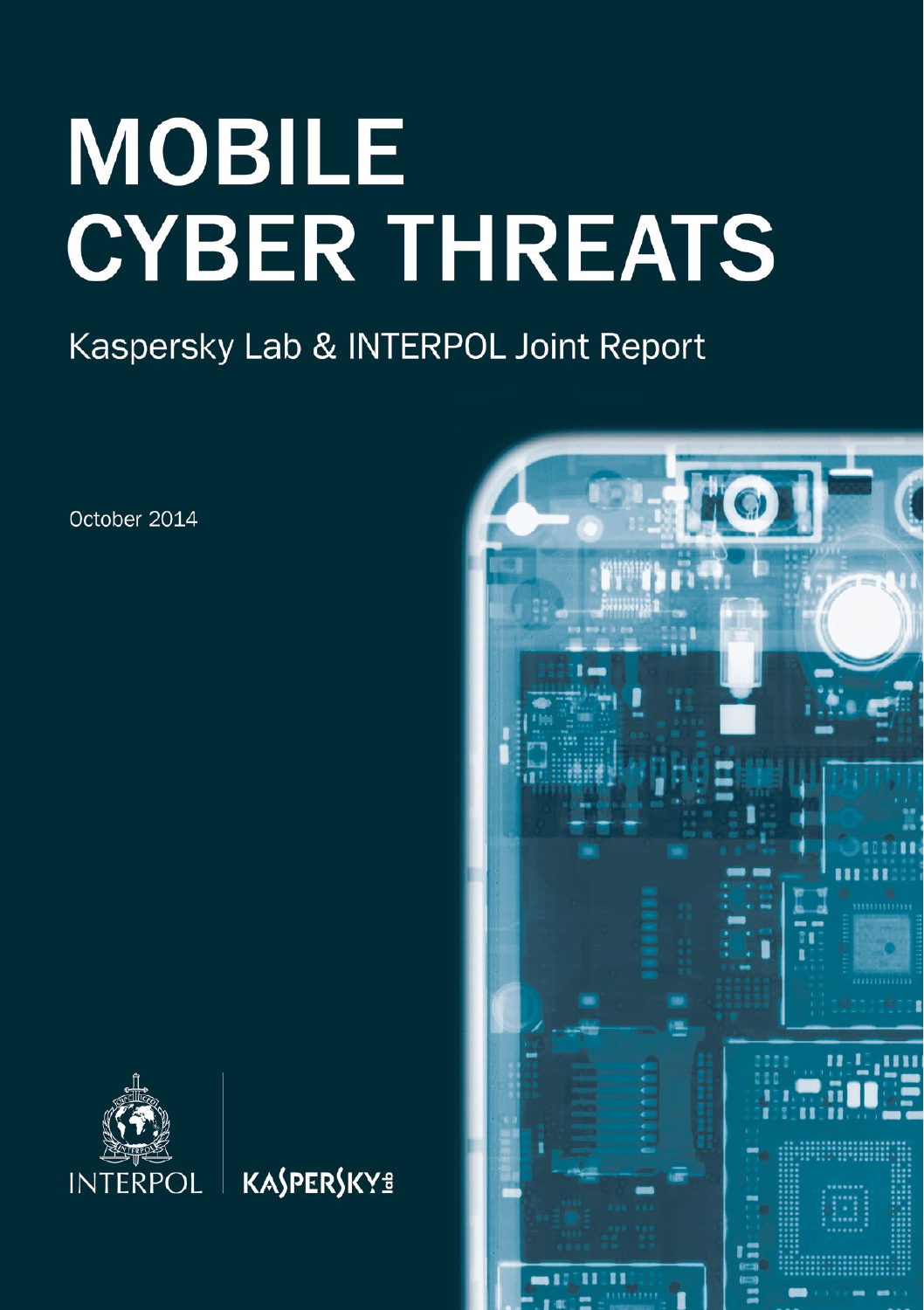



## Note on Responsible Distribution of Information

This document presents an analysis of the cyber-threat landscape as it relates to Android-based mobile platforms. It is based on information about instances of Kaspersky Lab security products detecting applications considered insecure or malicious due to their functionality. To avoid possible misinterpretation of the facts presented in this document, Kaspersky Lab would like to highlight a number of issues related to the way this report was prepared.

#### 1. Terminology

The report uses several terms describing how a security product interacts with malicious software. The term "Attack" is among those used most frequently. In Kaspersky Lab's terminology, an attack is an instance of a security product detecting any software considered malicious on the protected device, regardless of whether an attempt to execute malicious code was detected. The term "User" denotes exclusively the owner of the device protected by Kaspersky Lab's product.

#### 2. Dataset and its geographical distribution

All calculations and conclusions made in this study rely on data from Kaspersky Lab's mobile customer community, which exceeds 5 million users in over 200 countries and territories. It should be emphasized that the number of Kaspersky Lab's product users varies from country to country, so the results of this study may not fully reflect the situation existing in some countries. However, many years' experience of monitoring the statistics collected by Kaspersky Security Network (KSN) shows that in most cases KSN data is about 95% accurate concerning the prevalence of specific cyber-threats or cyber-threat classes, and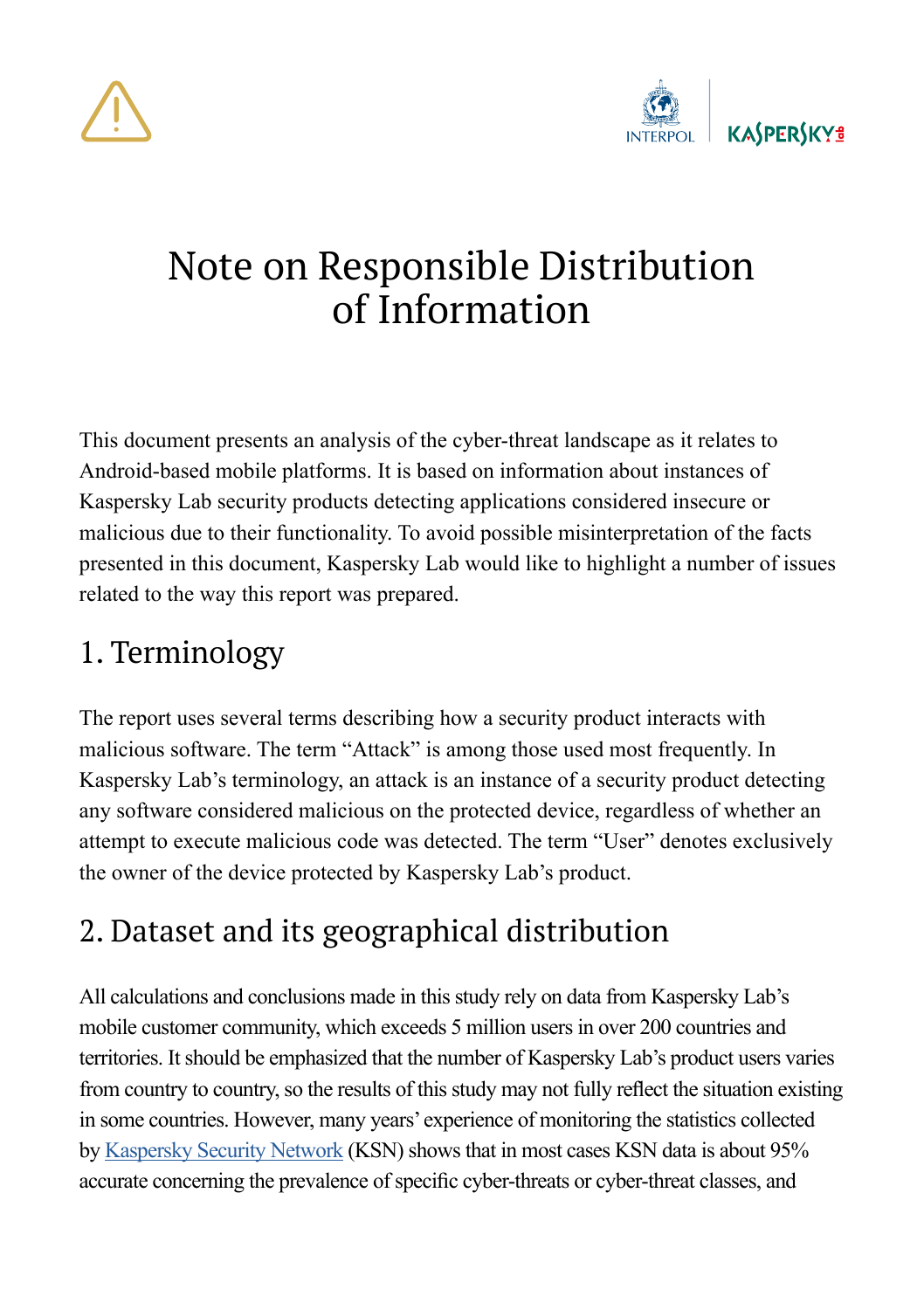concerning on the percentage distribution of consumers using devices running different operating systems. It also correlates very well with data received from other sources, namely from companies which specialize in collecting and analyzing statistical data.

#### Responsible distribution of information

This study can be freely shared or distributed. Kaspersky Lab requests that those who find the information presented in this document interesting and useful make allowances for the abovementioned issues related to the ways in which KSN statistics are collected when preparing public materials in which this information is to be used.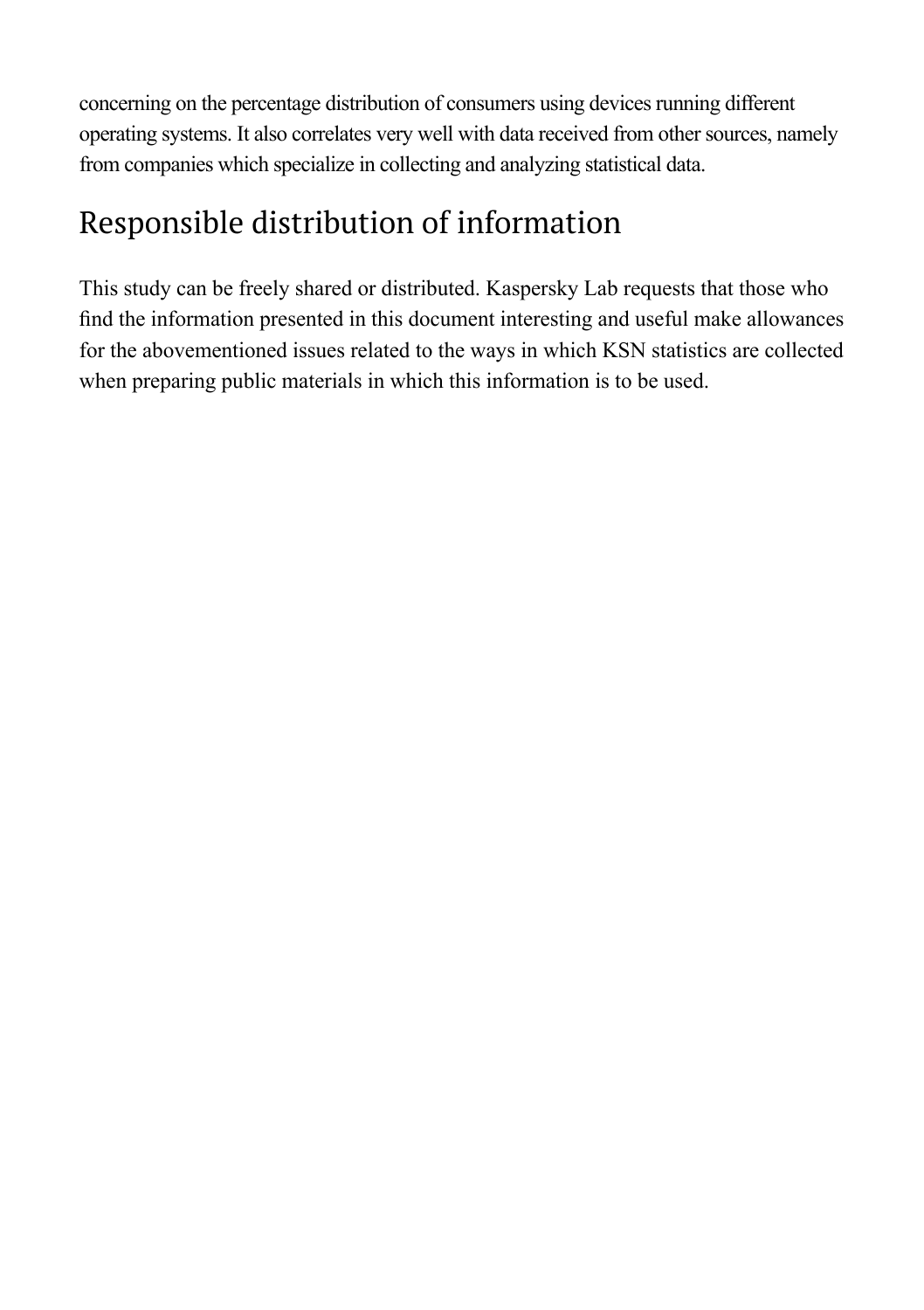# Contents

| Part 3: Trojan-SMS and the 'Legitimate' Business of Affiliate Programs 23 |  |
|---------------------------------------------------------------------------|--|
|                                                                           |  |
|                                                                           |  |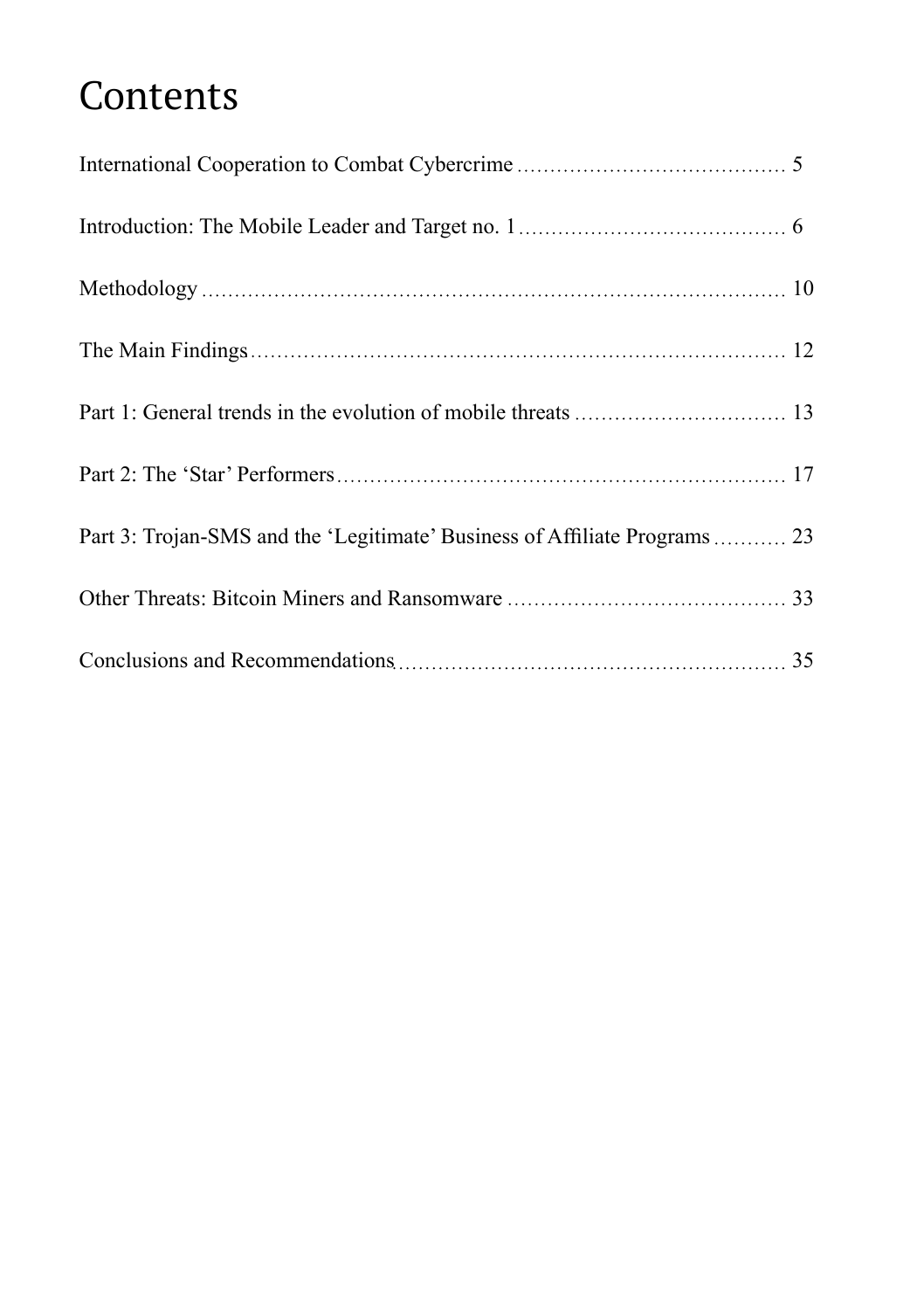

## International Cooperation to Combat Сybercrime

Cyber-threats, including those targeting mobile devices, are directly linked to cybercrime. In most developed countries, creating and distributing malicious software is a criminal offence. Although such criminal acts are perpetrated in virtual environments, their victims lose real assets, such as personal data and money.

Combating cybercrime is particularly difficult because cybercriminals do not need to cross the borders of other countries to commit crimes in those territories. At the same time, enforcement authorities in these same countries have to overcome numerous barriers in order to administer justice. Therefore, international cooperation between information security experts and law enforcement authorities is required to effectively combat crime in the virtual world. Kaspersky Lab is an international company that brings together IT security experts from all over the world and seeks to provide detailed and highly qualified technical consultations to assist local law-enforcement agencies investigating cybercrime.

To cooperate as effectively as possible against international cybercrime, Kaspersky Lab and the International Criminal Police Organization (INTERPOL) have established a partnership, under which Kaspersky Lab experts will share their expertise in cyberthreat analysis with INTERPOL officers.

This "Mobile cyber-threats" report has been prepared by Kaspersky Lab and INTERPOL within that partnership framework. It aims to evaluate how widespread mobile threats are, and to alert the international IT security and law enforcement community to the problem of crime in the area of mobile communications.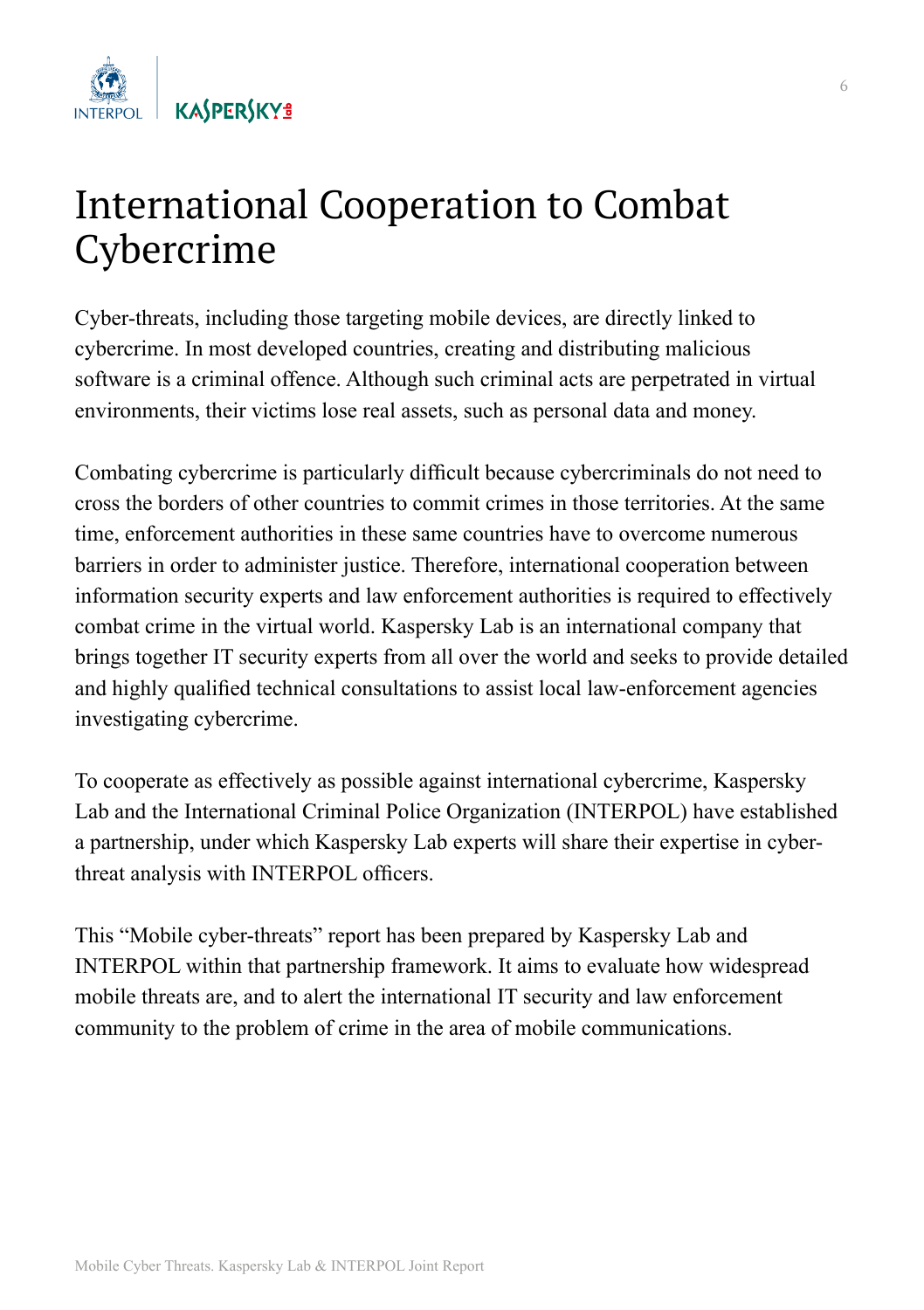

# Introduction: The Mobile Leader and Target no. 1

Smartphones and tablets have long been established as popular personal electronics devices. A joint Kaspersky Lab and B2B International survey conducted in the spring of 2014 found that 77% of the Internet users surveyed use several devices to access the World Wide Web; alongside traditional computers, they typically use smartphones and tablets. So what types of smartphones and tablets are used?

According to IDC's Q2 2014 report, the sales of such devices have, for the first time ever, passed the mark of 300,000,000 devices sold per quarter. This is an important milestone in the market that has been growing for several years.

According to the same IDC report, the distribution of operating systems for mobile devices looks like this:



*Figure 1. Distribution of mobile operating systems in Q2 2014, according to IDC. Source: IDC*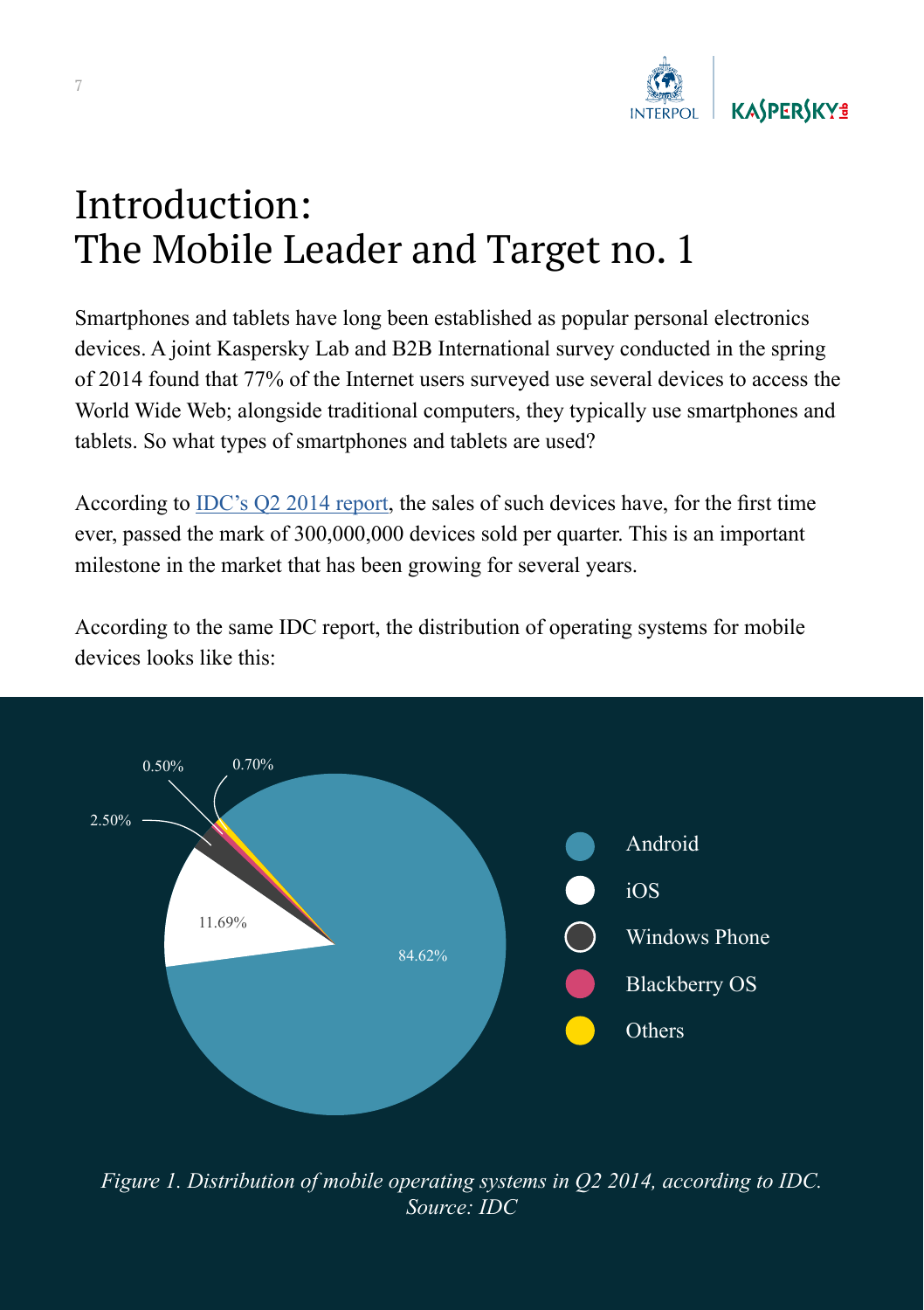

As the diagram shows, nearly 85% of the mobile device market was occupied by Android in Q2 2014. These numbers an another acknowledgement of Android's undisputed leadership among mobile environments. This operating system is free for device manufacturers and can be easily modified to match various business needs, which has helped it achieve popularity among smartphone and tablet developers as well as consumers across the world. This also means that Android-based devices inevitably attract the attention of cybercriminals who are creating and distributing malicious programs

Kaspersky Lab experts estimate that 98.05% of all existing mobile malware targets the users of Android devices. So, how much is "all existing malware"? Kaspersky Lab experts report that in the first half of 2014 alone, 175,442 new unique Android malicious programs were detected. That is 18.3% (or 32,231 malicious programs) more than in the entire year of 2013.

For these and other reasons, it is safe to say that that vast majority of mobile cyberthreats are targeting Android.



*Figure 2. The distribution of Kaspersky Lab products' malware detections in 2013 between different mobile environments*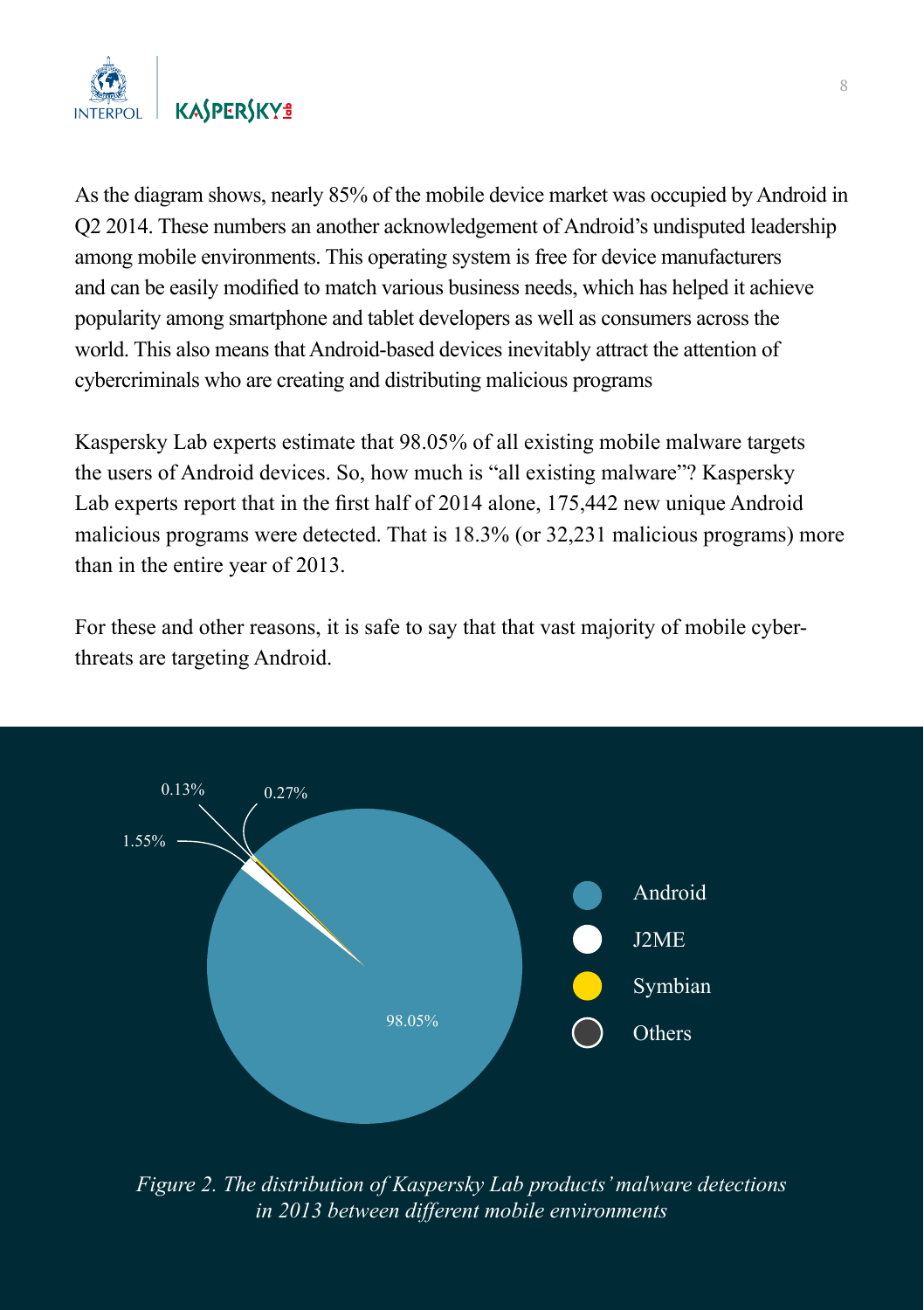

It is easy to understand why cybercriminals create so many malicious programs targeting Android devices: these days, smartphones are increasingly often used as a tool to pay online for merchandise and services.

Apps can be installed through Google Play as well as third parties such as Amazon App store. Third party apps pose a security threat to users who enable the installation of apps from unverified sources. These unverified packages may carry malware that would be installed on a device without the user's permission or knowledge.

Another danger is the possibility of an attacker gaining access to personal data such as the user's cloud storage accounts and associated email identifiers. This information can be used to access personal content that is stored in cloud base storage without the user's knowledge or permission.

Smartphones can also be regarded as a kind of mobile sensor, since they routinely collect a multitude of personal information about their owners. In other words, mobile device users are a very valuable target for cybercriminals.



*Figure 3. The scheme of actors involved in cybercrime. Source: INTERPOL*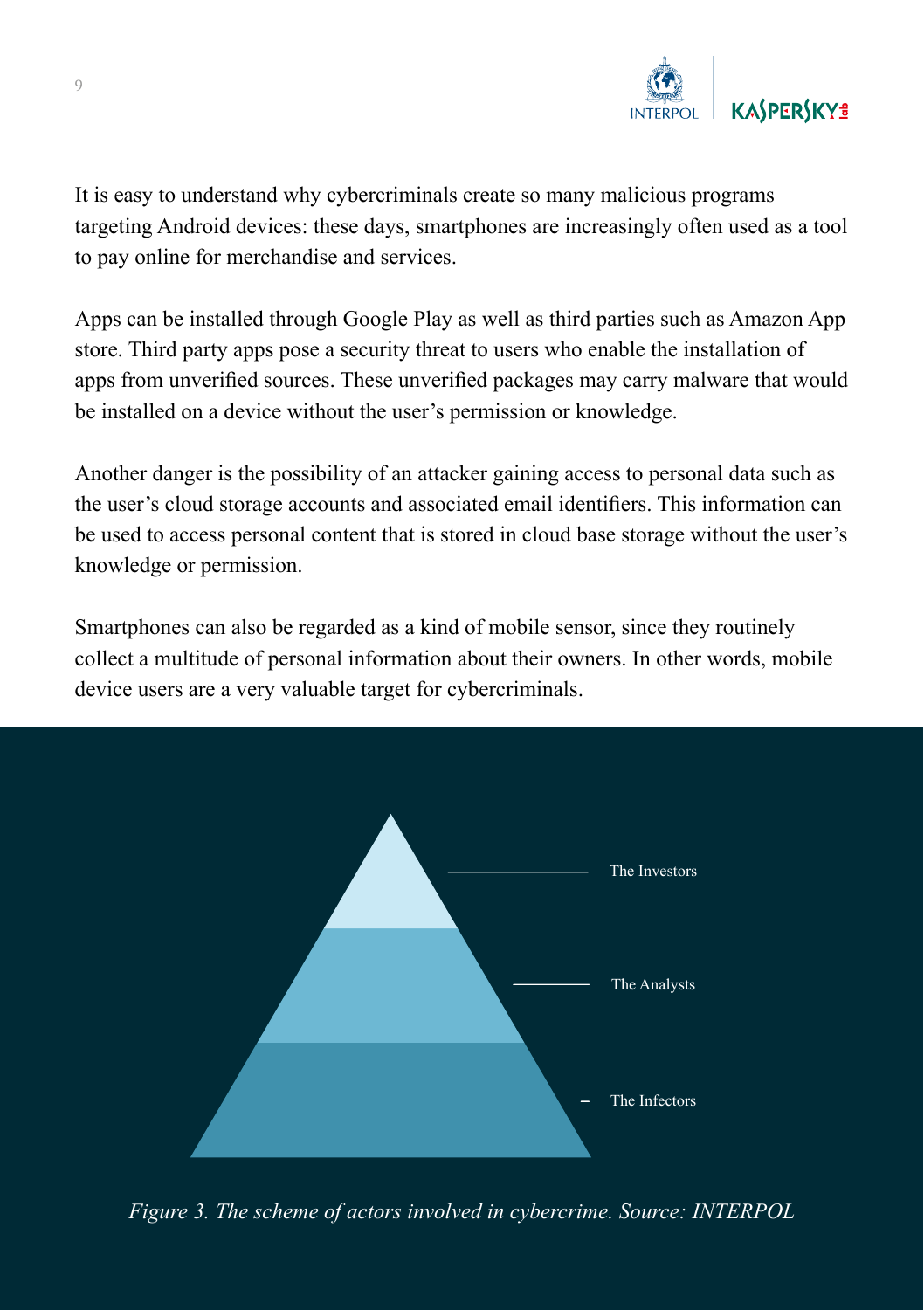

Information is the new currency and this has led to a drastic change in the structure of organized criminal groups, which now support a larger group of actors. The bottom to top approach leaves us with three basic categories (1) The Infectors, (2) The Analysts, and (3) The Investors. The Infectors' role is to mass-propagate and exploit devices as well as picking up data from the devices with very little discrimination about the type of data collected — the more the better. The Analysts' job revolves around studying and processing the data that was collected, monetizing it by offering it on underground markets, blackmailing individuals or using the information to invest into markets that would eventually allow the criminals to profit from illegally obtained information or insider trading. The Investors are responsible for funding and providing financial support to the pyramid –obviously they then receive the majority of the profits made over time.

This model has overtaken the lone hacker scenario, which is now merely a media misconception. When it comes to mobile devices, it has been underlined that they can be a greater source of personal or business information than desktop computers. That, coupled with the fact that these devices are often less secure, has caused Infectors to refocus their efforts onto the mobile device sector.

Of course these and other factors have an effect on how often smartphone and tablet users encounter dangerous software while accessing the Internet from their mobile devices.

How much risk is there in being an active Android user, and how can users reduce that risk? Details on this are provided in this report.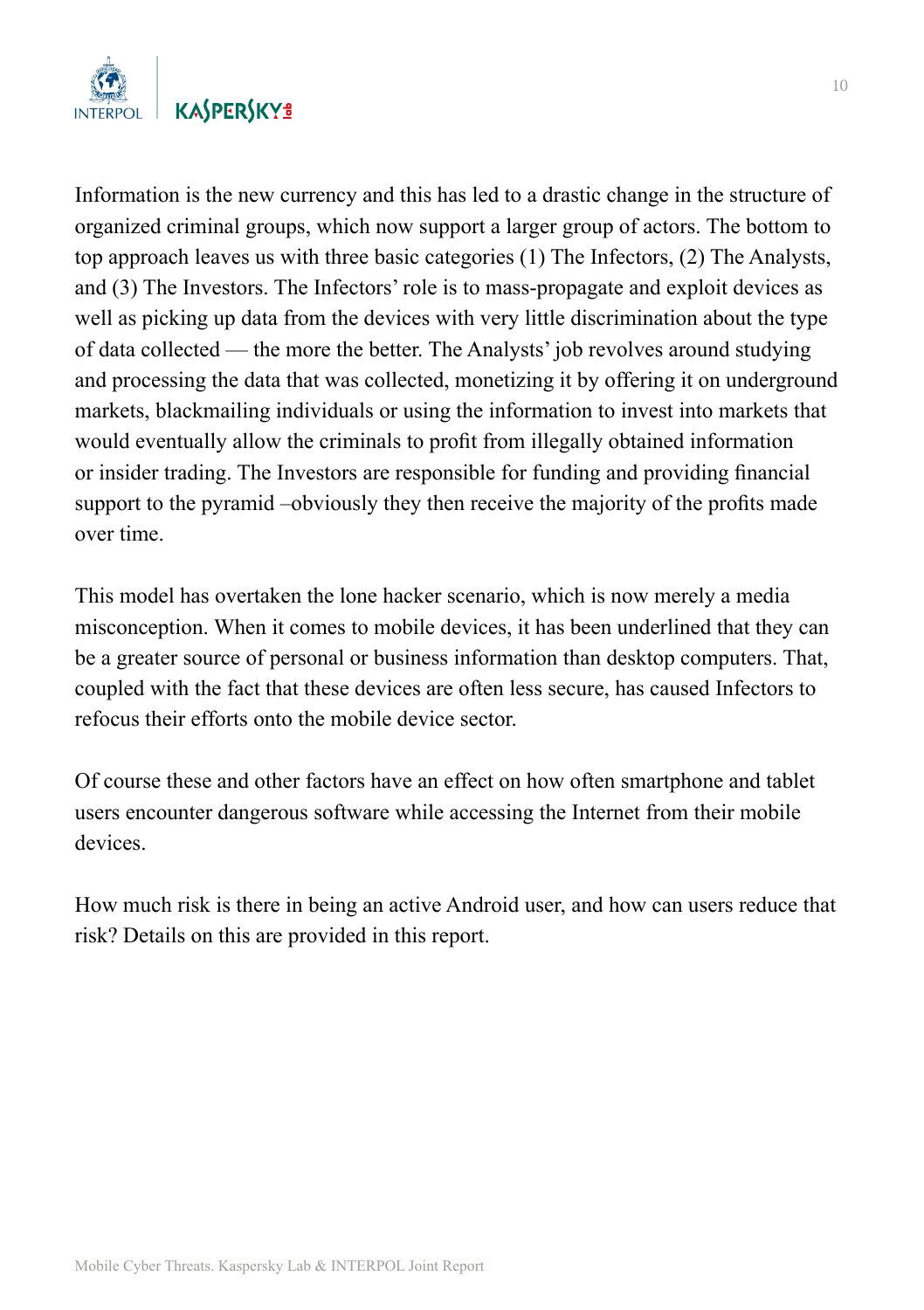

# Methodology

This study focused on the **12-month period of 1 August 2013 through 31 July 2014.** This study period was chosen based on Kaspersky Lab data. Kaspersky Lab began to collect statistics on attacks against Android users in May 2012. During the more than two years that followed, it was the above mentioned time frame that showed that the number of Android threats, the number of attacks and the number of attacked users grew particularly sharply.



*Figure 4. Detections by Kaspersky Lab's security products of cyber-attacks on Android devices throughout the entire history of observations. All data sourced from Kaspersky Security Network, unless stated otherwise*

Naturally, this dramatic increase partly comes from the increasing numbers of users who purchased Kaspersky Lab's mobile security products. However, this is not the sole, nor even the main factor, behind this growth.

Apart from changes in the numbers of launched attacks and attacked users, this study will also focus on the geographic distribution of attacks and users. Additionally, a list of the most widespread malicious programs for Android will be analyzed.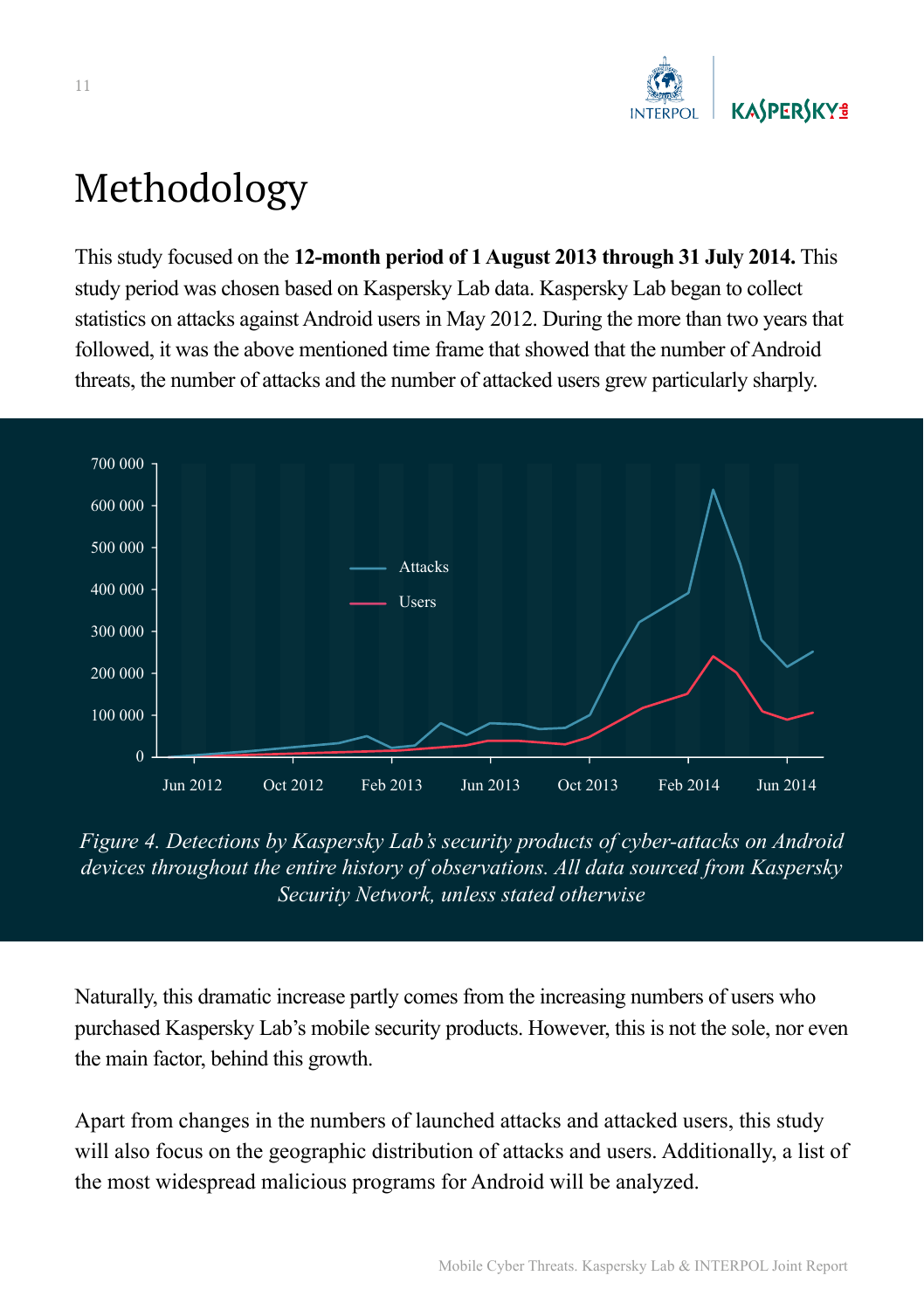

Data used in this research was sourced from the cloud-based Kaspersky Security Network (KSN), which includes more than 5,000,000 users of Android-based smartphones and tablets protected by Kaspersky Lab products. This research analyzes threat data collected from these devices.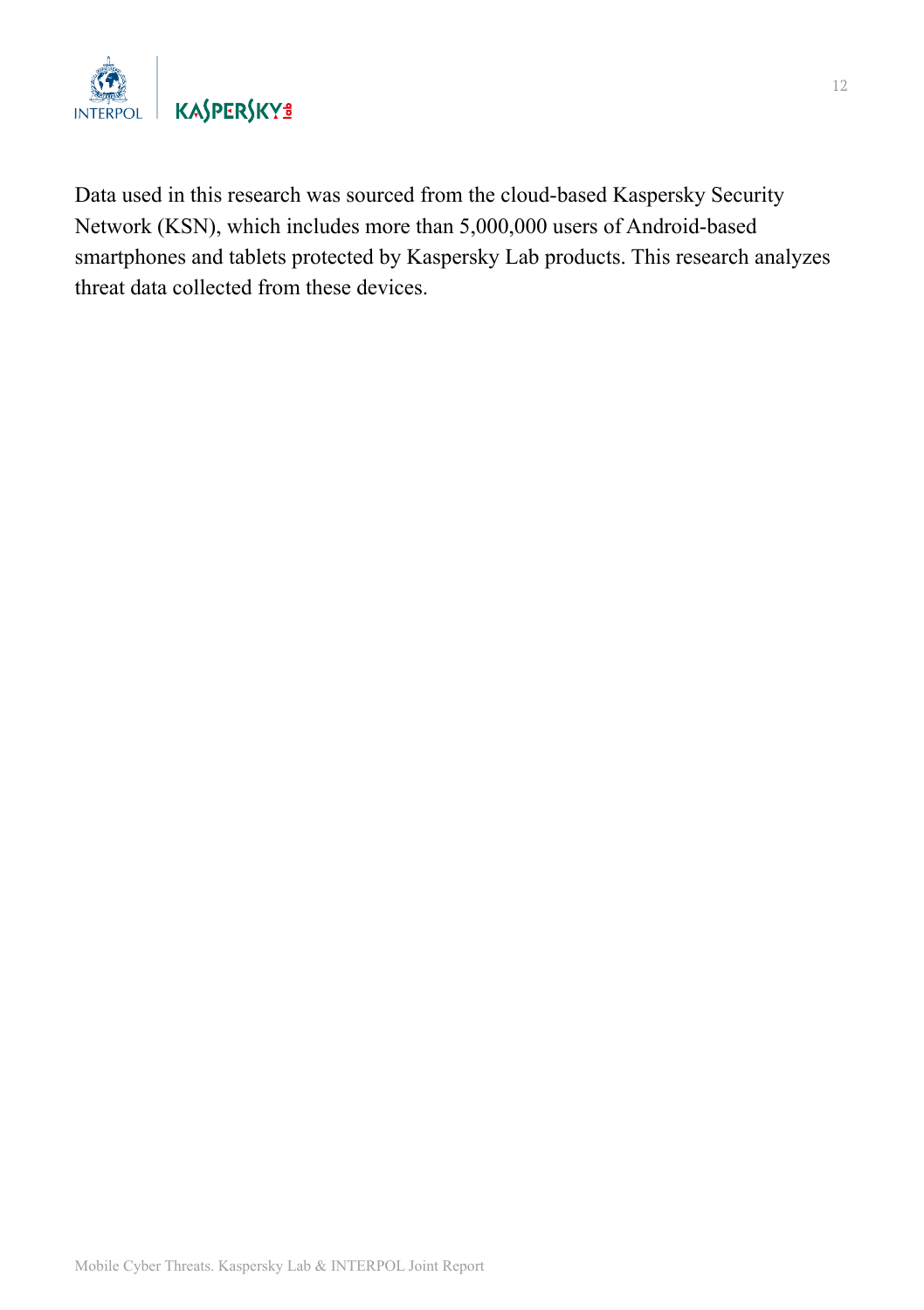

## The Main Findings

- Over a 12 month period, Kaspersky Lab security products reported **3,408,112** malware detections on the devices of **1,023,202 users.**
- Over the 10 month period from August 2013 through March 2014, the number of attacks per month was up **nearly tenfold**, from 69,000 in August 2013 to 644,000 in March 2014.
- The number of users attacked also increased rapidly, from 35,000 in August 2013 to 242,000 in March.
- 59.06% of malware detections related to programs capable of stealing users' money
- About **500,000 users** have encountered mobile malware designed to steal money at least once.
- Russia, India, Kazakhstan, Vietnam, Ukraine and Germany are the countries with the largest numbers of attacks reported.
- Trojans designed to send SMSs were the most widespread malicious programs in the reporting period. They accounted for 57.08% of all detections.
- The number of modifications for mobile banking Trojans **increased 14 times** over 12 months, from a few hundred to more than 5000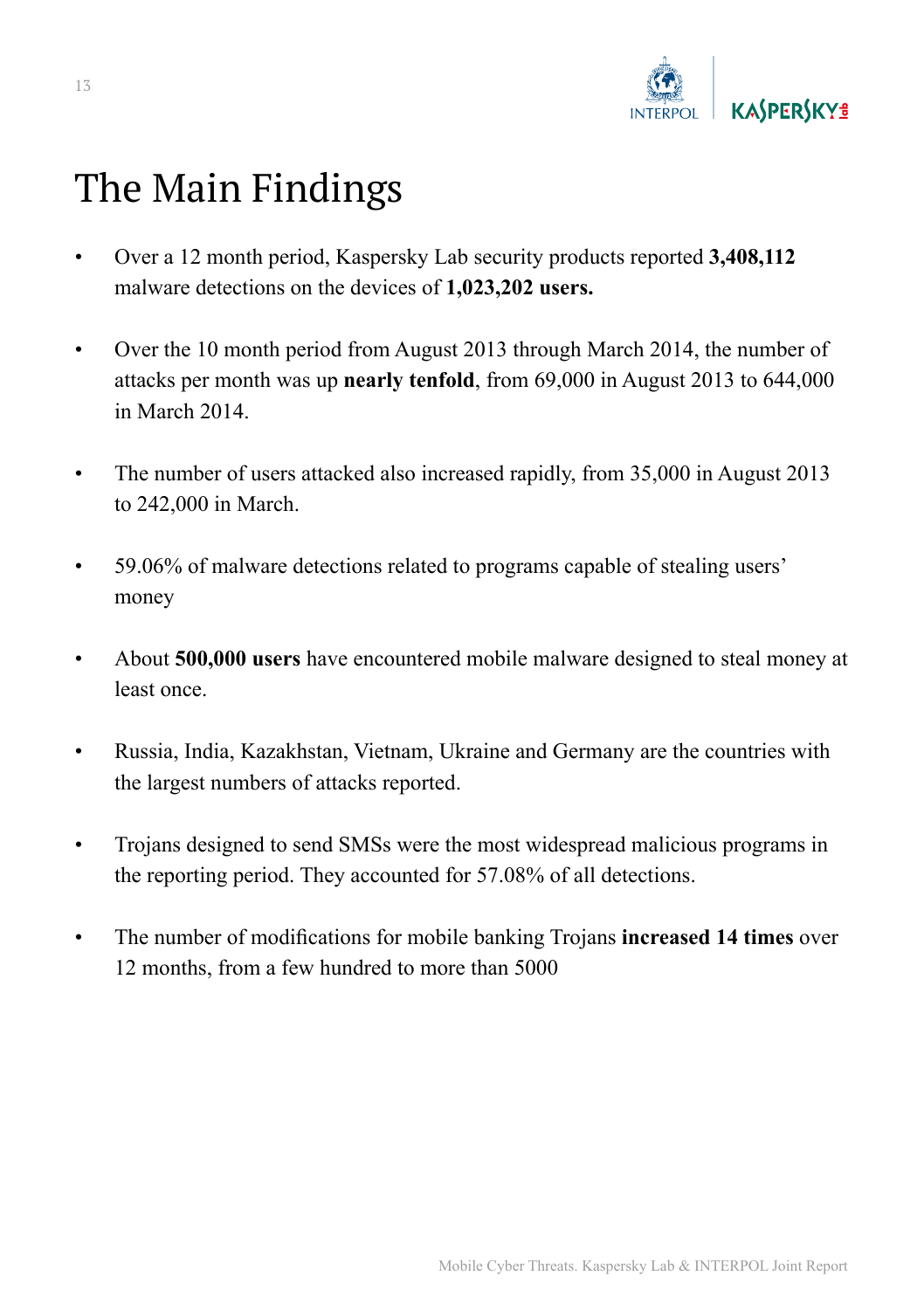

## Part 1: General trends in the evolution of mobile threats

There are those who believe that Android is a secure platform. When confronted with the fact that new Android malware emerges every day, these people often say that those malicious programs are in fact very rare and pose only a limited threat to the owners of Android devices. For a long time, these views have been justified. If we look at the historical course of the number of existing Android threats (see Figure 4), we will indeed see that before the summer of 2013 the numbers of attacks and attacked users were well below 100,000 a month. That looked very modest as compared to PC attack numbers.

However, this situation changed dramatically during the period analyzed in this paper. In the 12 months from August 2013 through July 2014, over **1,020,000 Android users** across the globe encountered more than **3,400,000 attacks**. That was six times more than the number of attacks in the whole of the previous 1.5 years when records were kept.

Over the reporting period, the number of attacks showed a dramatic growth, increasing nearly 10 times from 69,000 in August 2013 to 644,000 in March 2014. Then there was a sudden fall in activity, down to 216,000 incidents in June.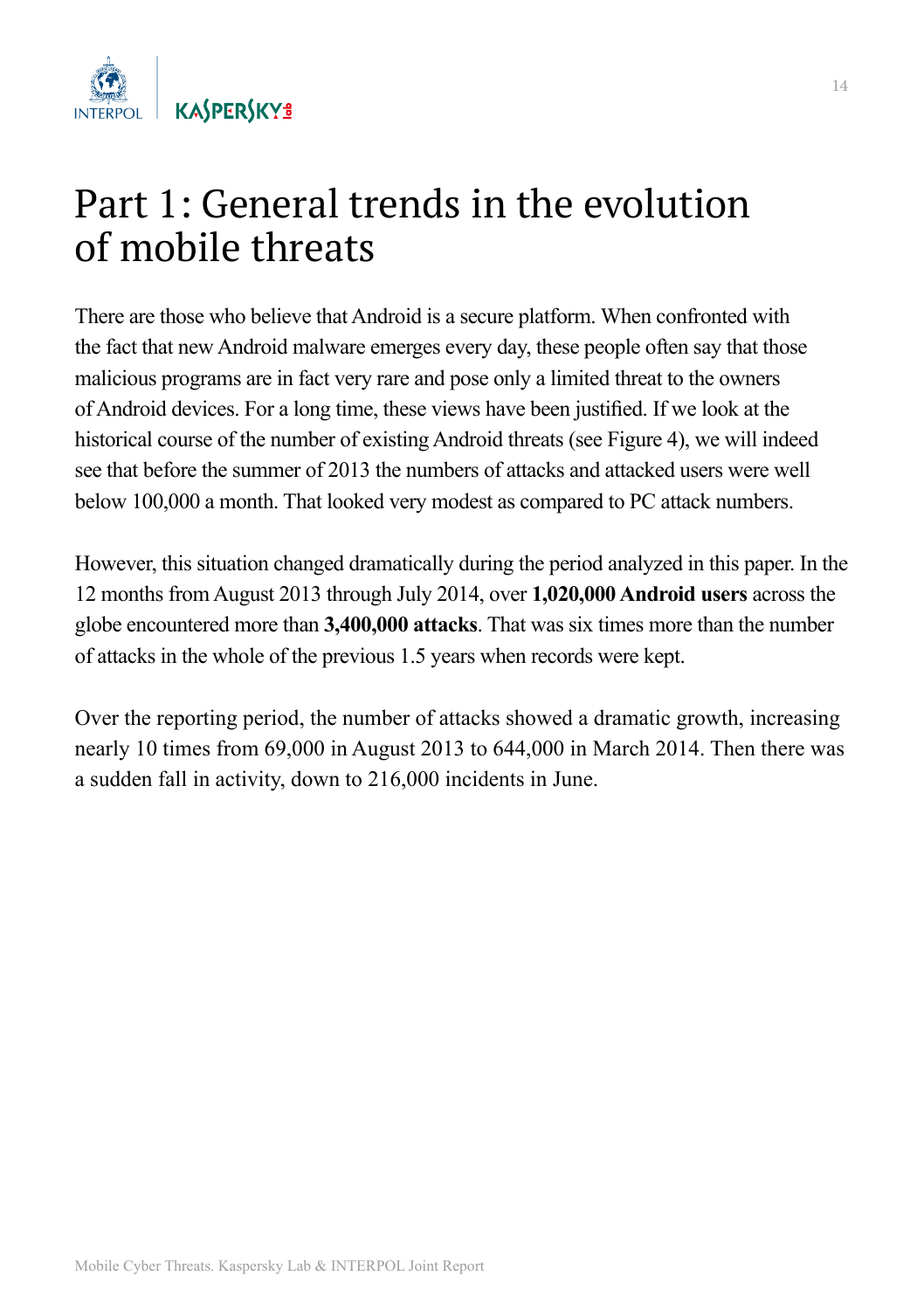

*Figure 5. Number of Kaspersky Lab Android product detections of malware targeting Android devices. August 2013 through July 2014.*

At the end of the Holiday season, there was no decrease in the activity, despite expectations. Instead, there was a further dramatic spike. The decline only began in April.

#### The geographic distribution of attacks and attacked users

More than half (52%) of attacks during the study period were reported in Russia. This is primarily due to the fact that Russian residents form a particularly large proportion of the users who agreed to have their statistics sent to Kaspersky Security Network.

Mobile Cyber Threats. Kaspersky Lab & INTERPOL Joint Report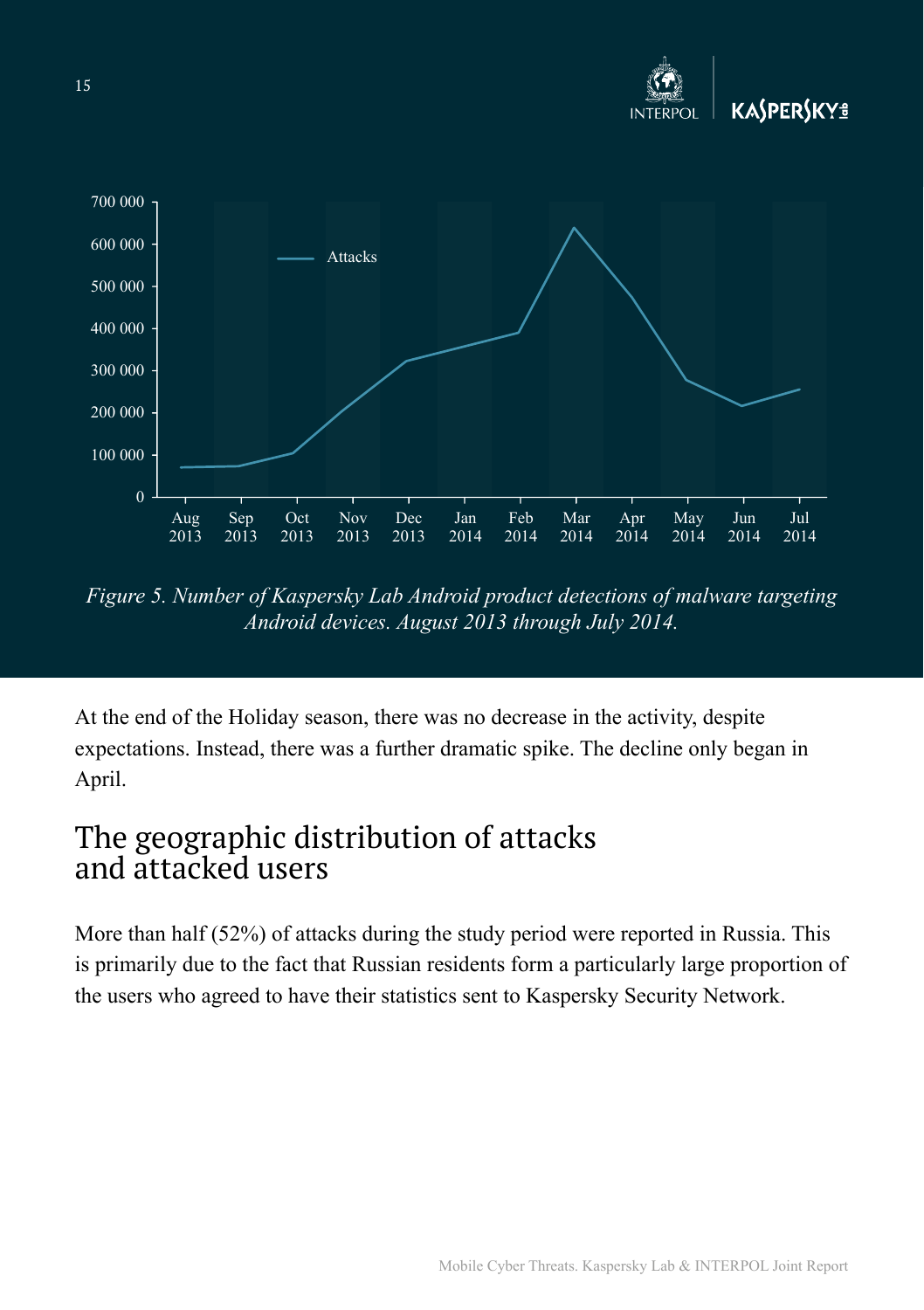



*Figure 6. Top 15 countries with highest numbers of users attacked between April 2013 and July 2014.*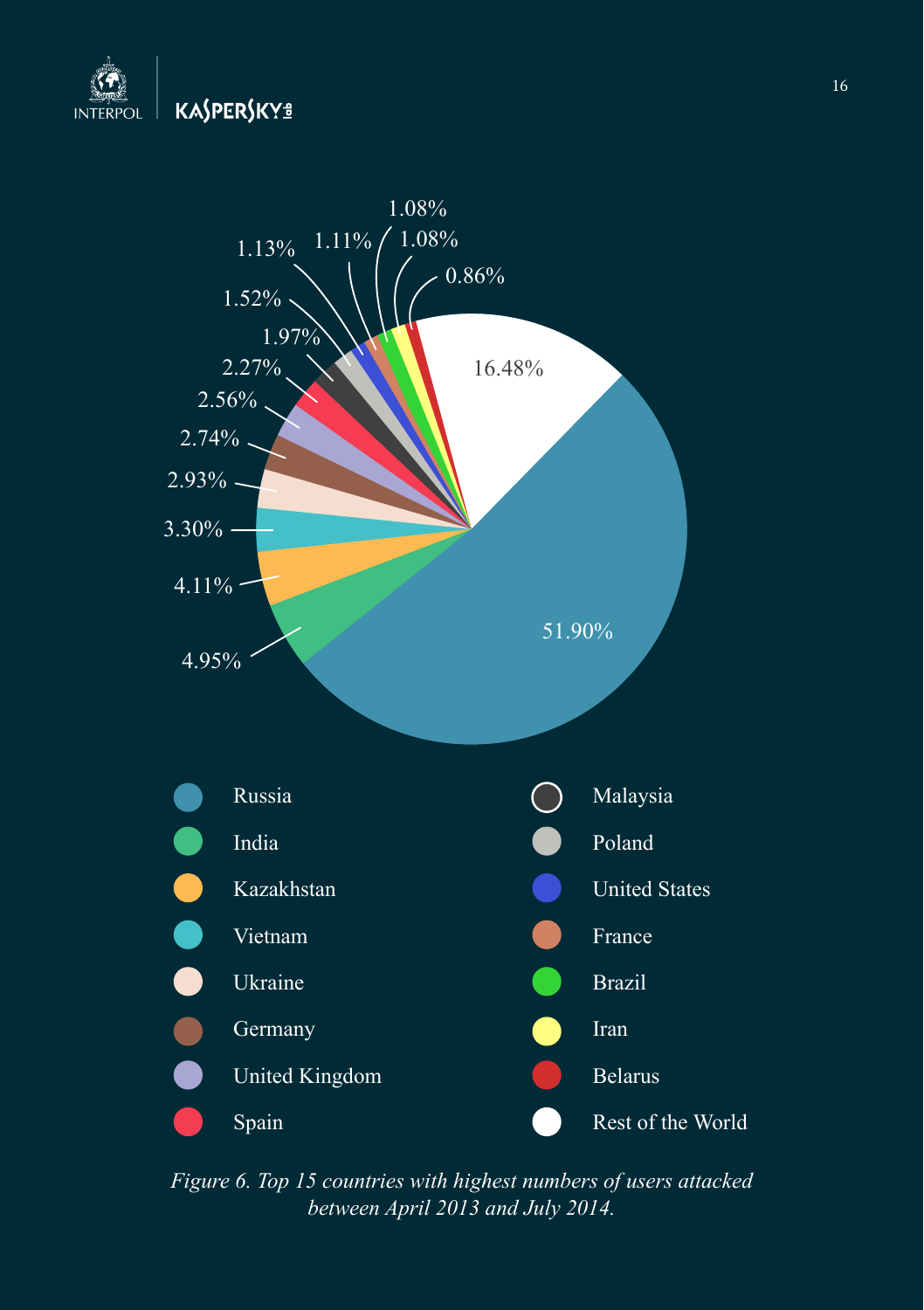

Another contributing factor is the wide popularity of various mobile payment services in Russia. These allow users to pay for goods or services by sending premium SMSs. This encourages cybercriminals to create and distribute Android malware exploiting these services.

However, it may be misleading to think that the malware industry is well-developed in Russia and comparatively calm in the rest of the world. Russian-speaking cybercriminals are definitely interested in foreign markets. Two banking Trojans, Faketoken and Svpeng, are vivid examples of such attempts at globalization. These two were created to launch attacks on the clients of foreign banks, and only a few versions target Russian users.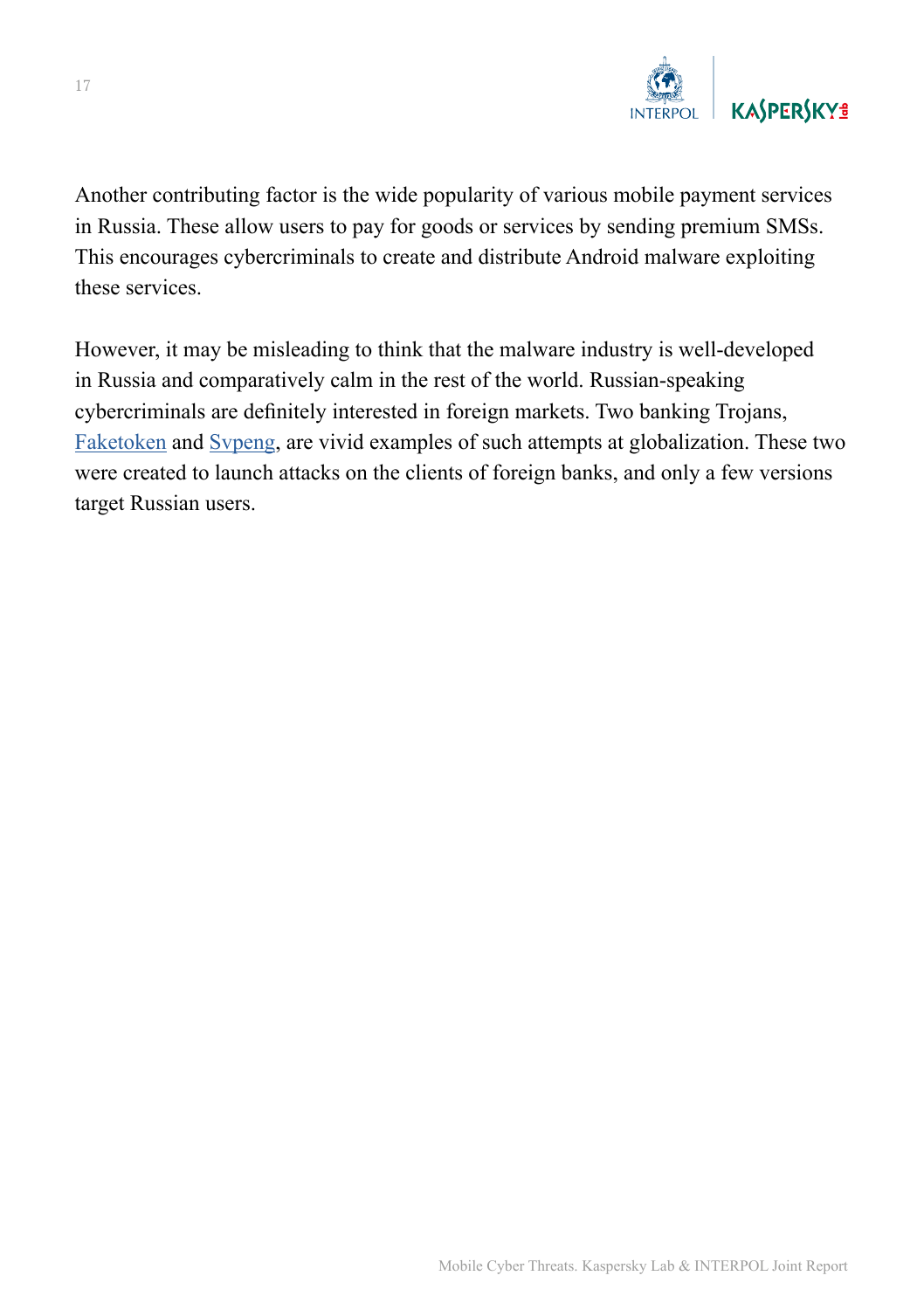

# Part 2: The 'Star' Performers

As predicted, the number of attacks increased over time, more malware modifications were detected.



*Figure 7. Number of modifications of Android malicious applications, as detected by Kaspersky Lab in August 2013 – July 2014.*

This number rose by a factor of nearly 3.4 over the year, from 120,500 malware modifications in August 2013 to 410,800 in July 2014.

For the study period the top 10 most widespread malware are mostly malicious programs from the Trojan-SMS type – these accounted for 57.08% of all attacks. Following that, RiskTool programs, accounting for 12.52% detections, are in second position. These are nominally legitimate programs that can also be used for malicious purposes, such as sending SMS with a visual notification of the user, transmitting geodata etc. Aggressive advertising software (adware) came in third (7.37%.)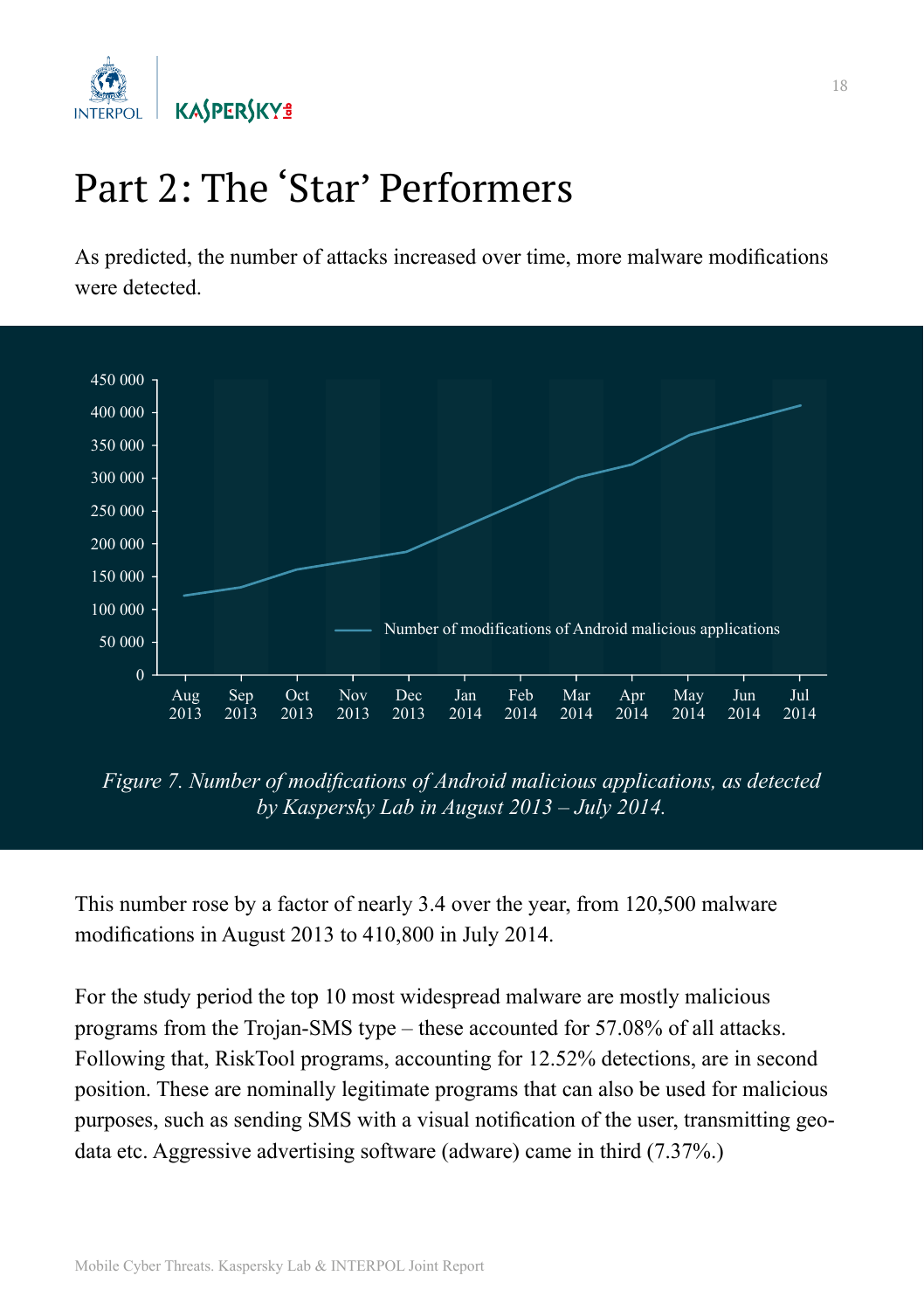



*Figure 8. Distribution of attacks by malware types: Top 10 most active malware types. August 2013 – July 2014.*

These overall statistics are affected by the large number of Russian users and the popularity of SMS payments in Russia. To eliminate any possible "Russian" bias, we also looked at the cyber-threat landscape described without data collected from users in Russia.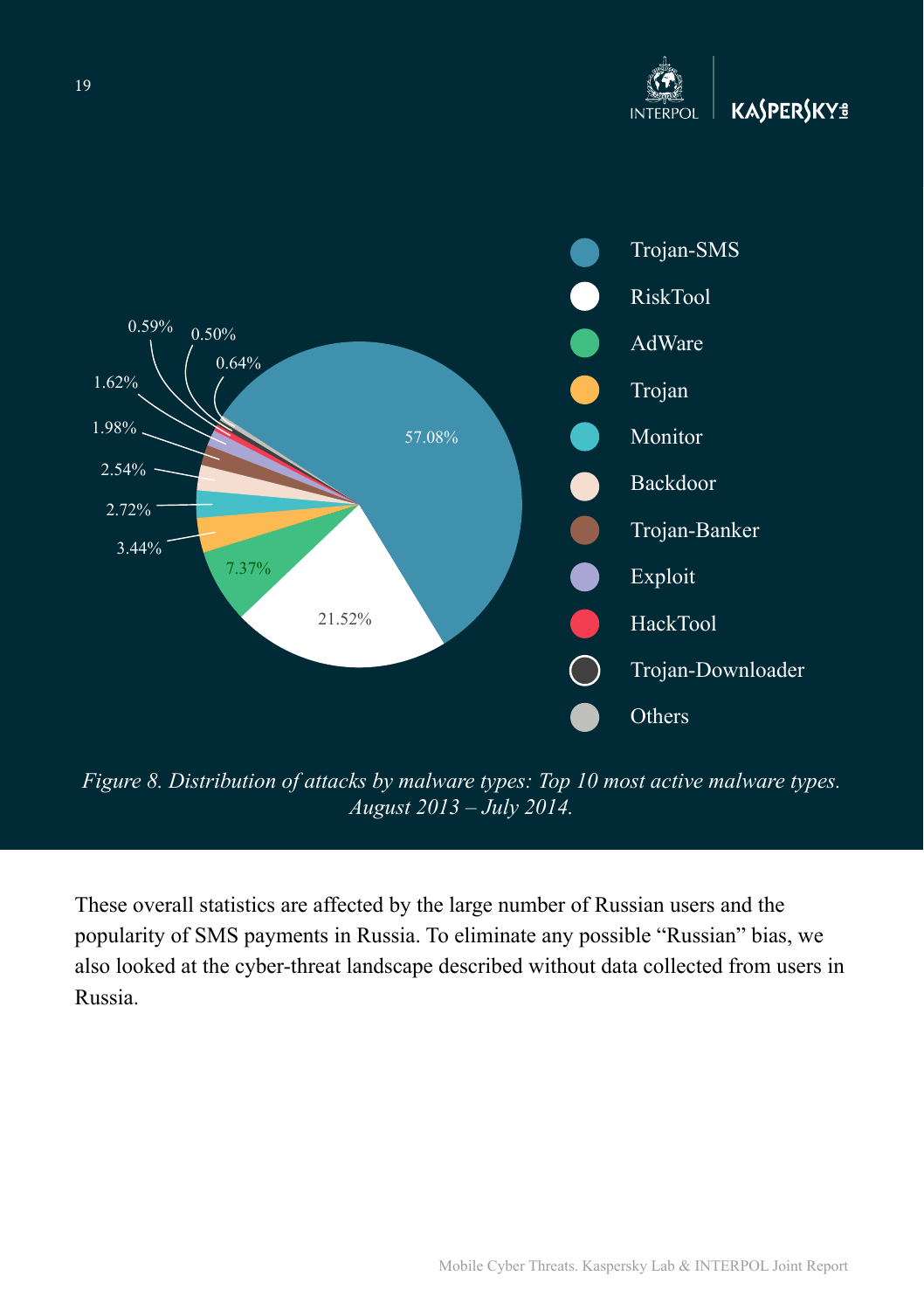



*Figure 9. Distribution of attacks by malware types, excluding data from Russian users. August 2013 – July 2014.*

As can be seen in the diagram, the numbers have changed. However, the overall situation remains broadly similar: Trojan SMS is still the most widespread type of malware. Below is a graph showing the Top 10 countries with the largest numbers of reported attacks involving Trojan SMS malware: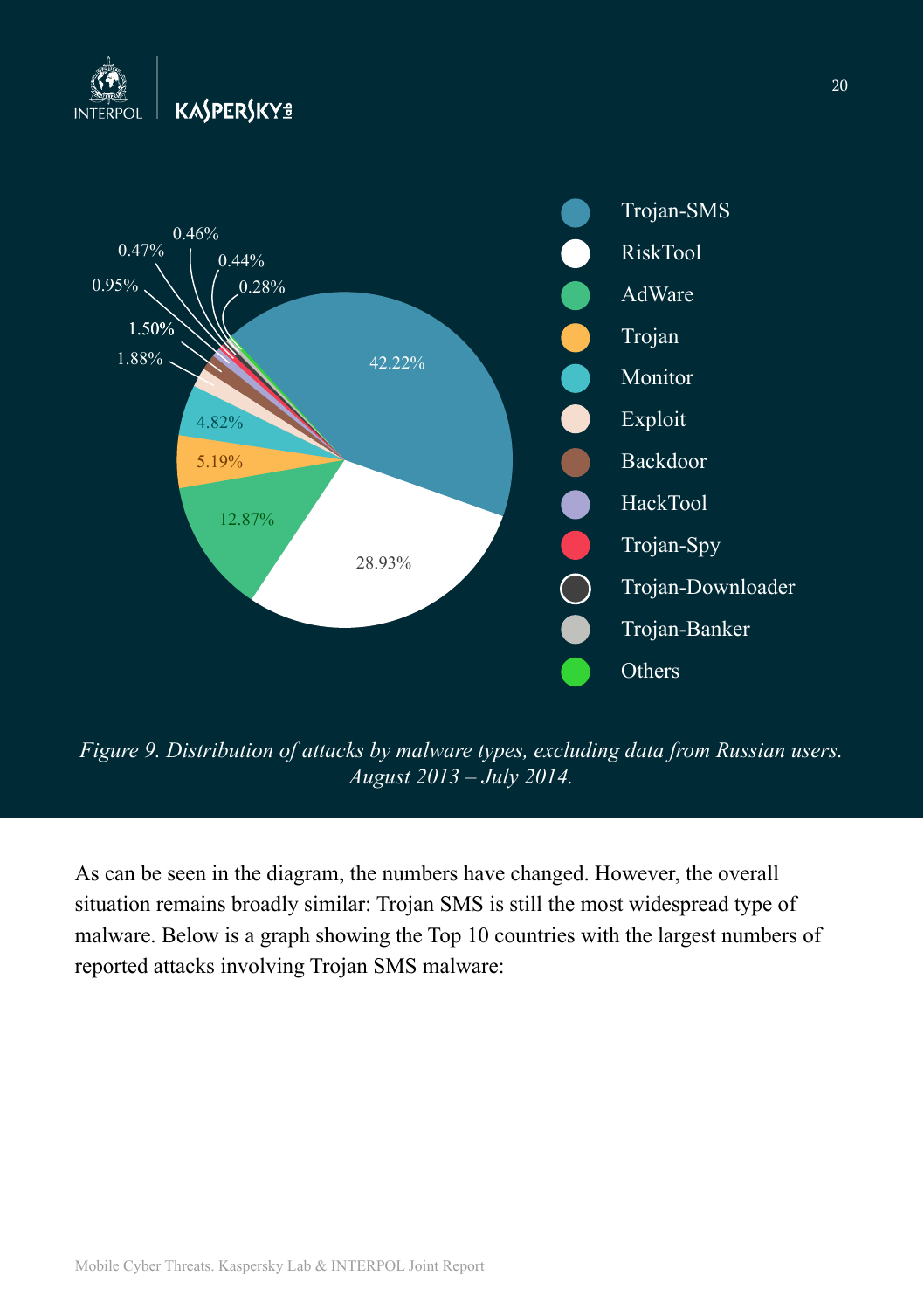



*Figure 10. Top 10 countries with the largest numbers of reported attacks involving Trojan-SMS malware. August 2013 – July 2014*

Attacks involving Trojan-SMS malware are most frequent in Russia. Residents of Kazakhstan, Ukraine, the UK, Spain, Vietnam, Malaysia, Germany, India, France and other countries also encounter attacks involving this type of malware.

Malware created with the sole aim of stealing money from victims (i.e. Trojan-SMS and Trojan-Banker malware types) accounted for **59.06% of attacks** and was reported on the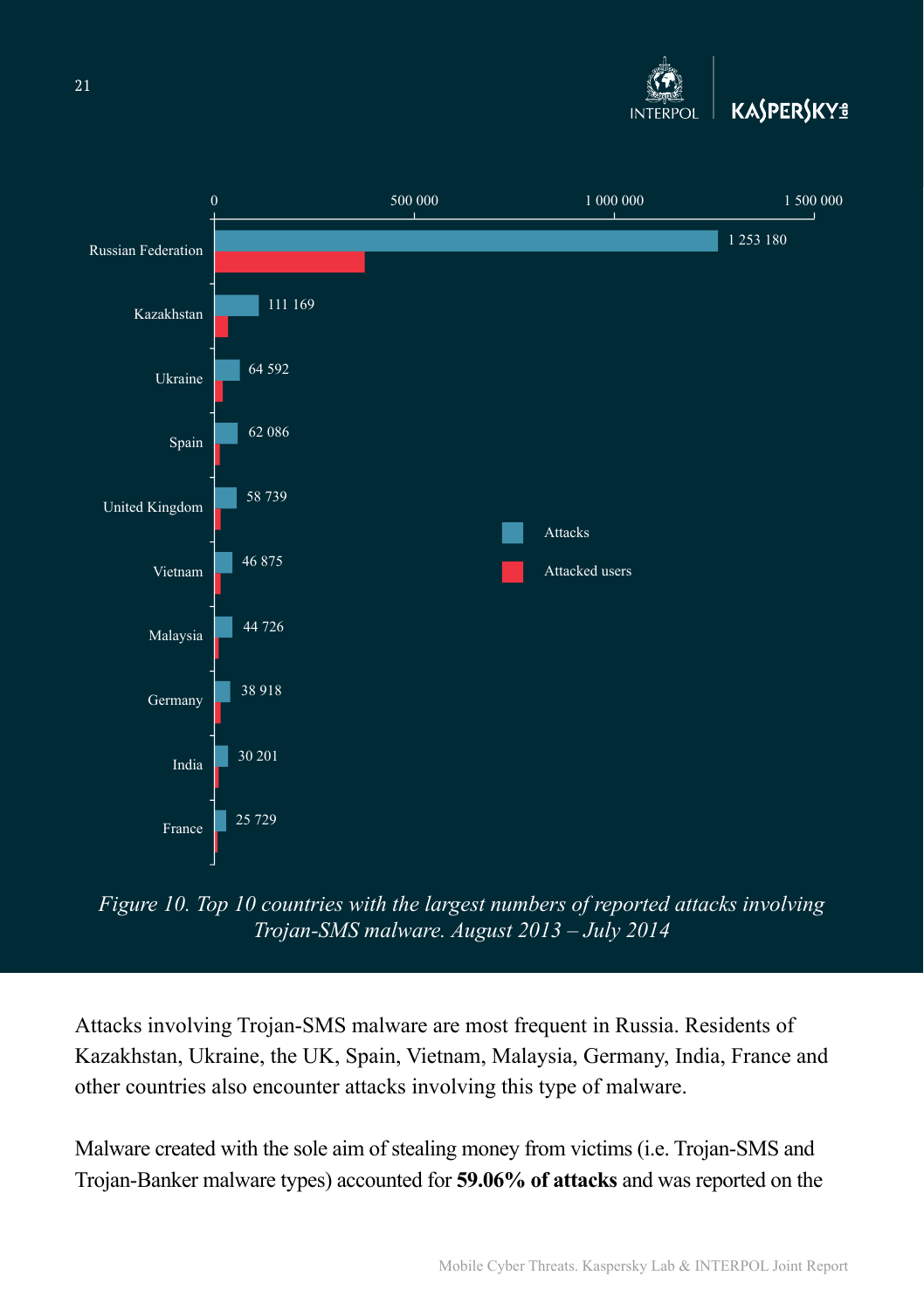

devices of **49.28%** of users during the study period. In absolute numbers that represents half a million users who agreed to have their statistics on detected threats sent to KSN.

It is hardly surprising that cybercriminals actively use financial Trojans. As reported in a B2B International report, 53% of polled smartphone and tablet users say they use the devices to pay online. In other words, theoretically cybercriminals can potentially make money on every second user of a mobile device. Statistics show that approximately every second user is indeed attacked by cybercriminals.

#### Legitimate surveillance

Approximately 2.72% of all detections, or 92,600 detections, involved "Monitor" class programs. In Kaspersky Lab's classification, this stands for conditionally legitimate applications designed to conduct surveillance over smartphone users. These applications can track the user's location, read his/her messages, and access other personal information. The manufacturers of such software advertise it as a useful tool to help look after children and the elderly, but Kaspersky Lab classifies it as potentially insecure. A total of 41,400 users encountered such applications in the 12-month period. On average, each of these users encountered such programs twice.

Interestingly, the geographical distribution of these programs is noticeably different from the overall global distribution of malware detections.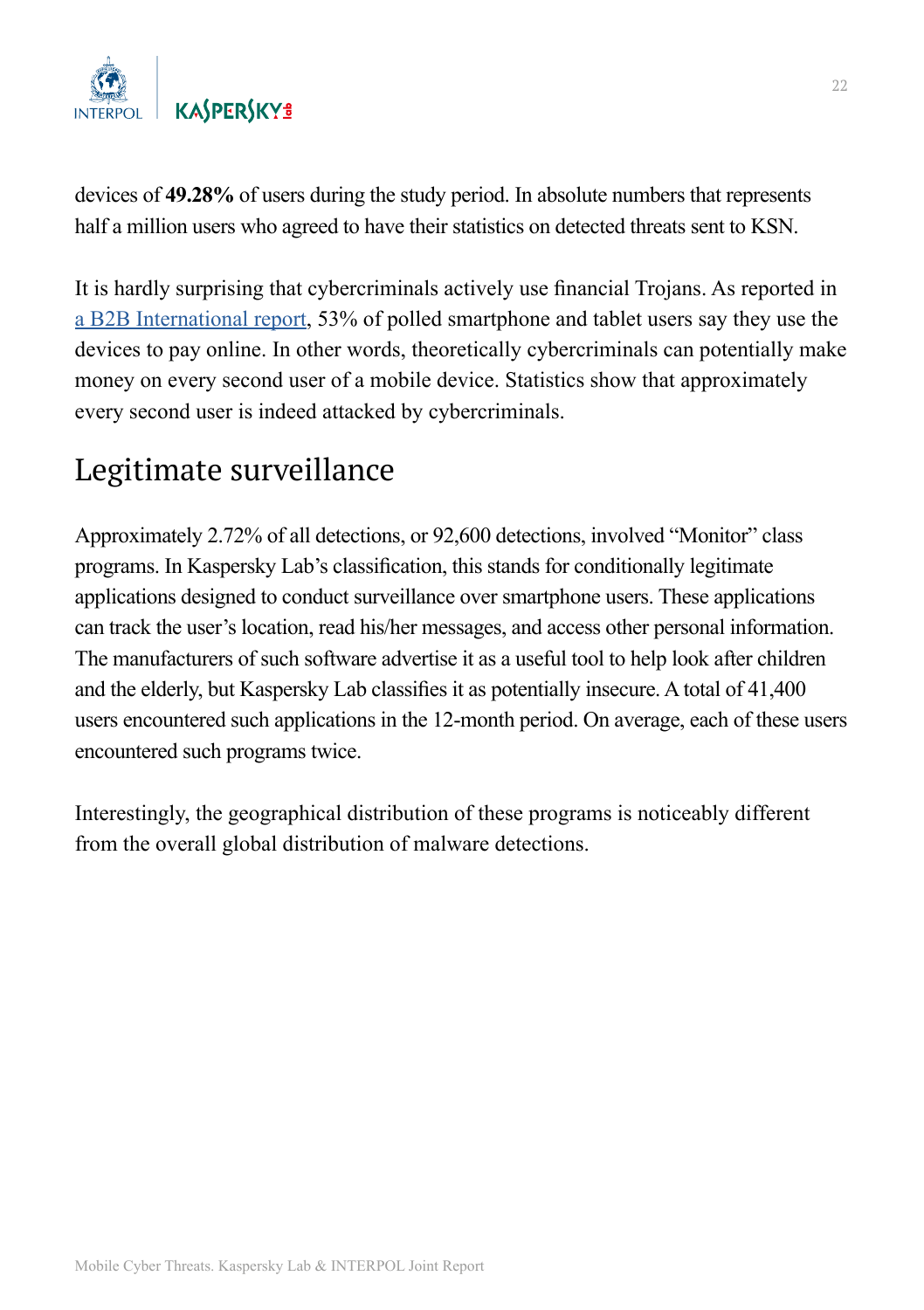

*Figure 11. The geographical distribution of detected "legitimate" spyware in the "Monitor" class. August 2013 – July 2014.*

India is in first position with 19.73% of all detections. Russia is in second place with 14.72% of all detections (even though it is the leader of the general threat ranking). Users in the USA also quite often encounter these applications (7.59% detections); followed by the UK (6.8%) and Germany (4.56%). Kaspersky Lab experts have no reason to assume all these detection cases are attempts to secretly install these programs on a device protected by a Kaspersky Lab product. However, this scenario is possible, so Kaspersky Lab security products detect Monitor-class programs as potentially dangerous.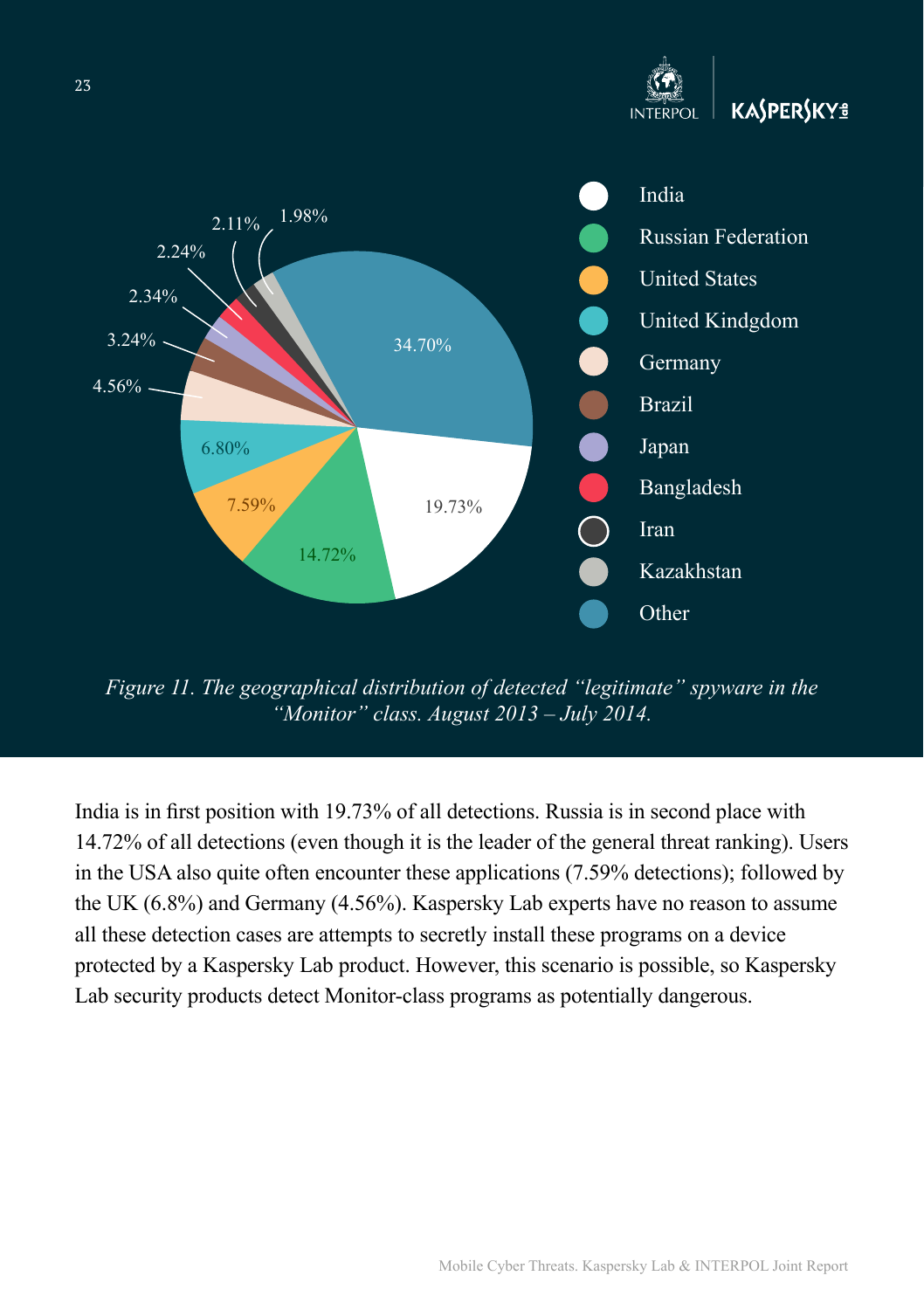

# Part 3: Trojan-SMS and the 'Legitimate' Business of Affiliate Programs

During the reporting period, 452 different modifications of 62 different Trojans capable of using SMS messaging were detected.



*Figure 12: Distribution of attacks involving the most widespread SMS Trojans during the period from August 2013 to July 2014*

Malware from the Agent family had the largest proportion of detection (28.57%), followed by FakeInst (22.4%) in second place and Stealer (21.59%) in third.

According to Kaspersky Lab experts, affiliate programs are one of the most common ways of delivering malicious code.

A typical setup for a malicious affiliate program is as follows: a group of cybercriminals creates an affiliate website and invite Internet users to become their accomplices and make money by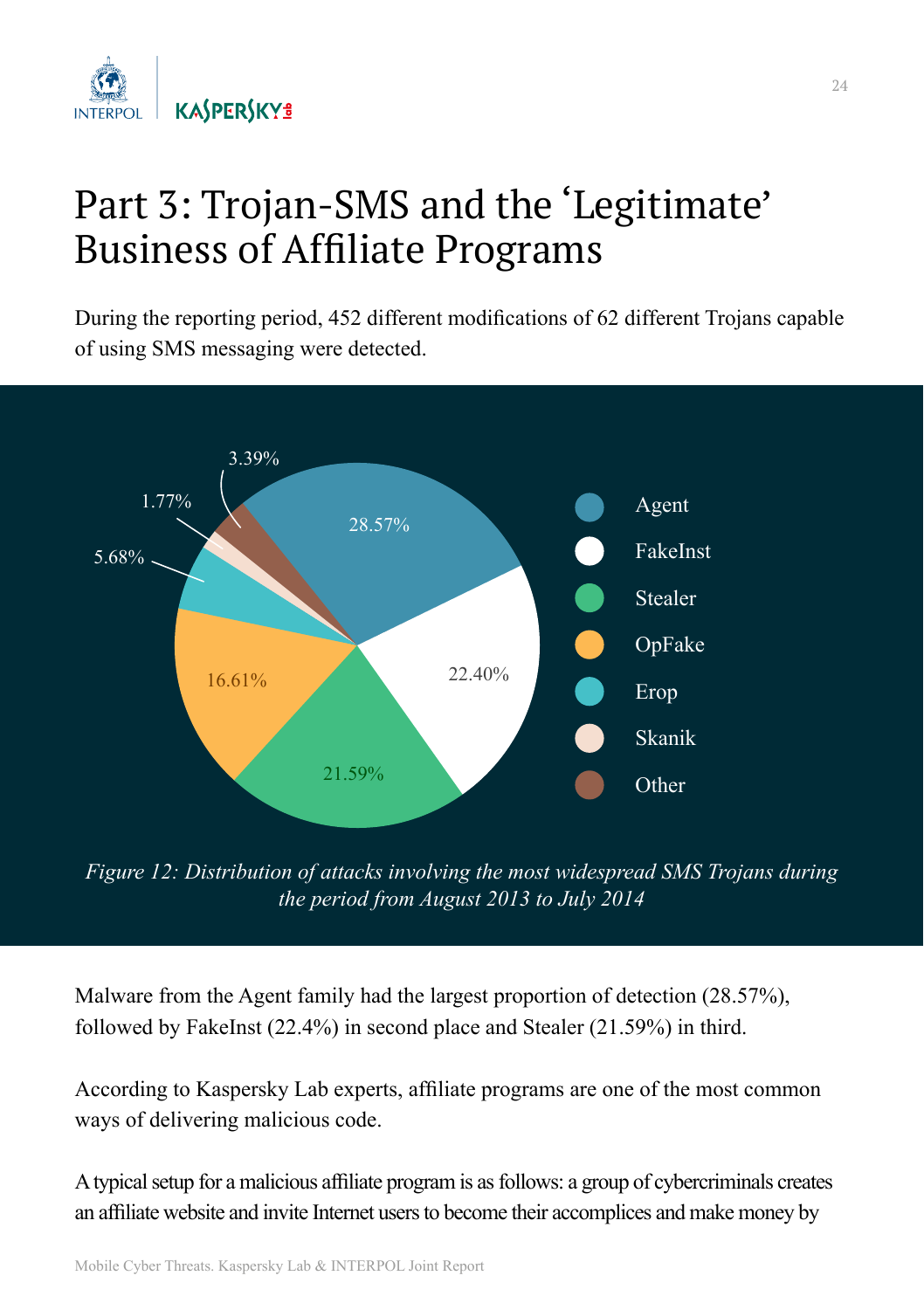

distributing a malicious program. A unique modification of the malware and a landing page from which it will be downloaded to victims' devices is created for each user who agrees to take part. After that, participants of the affiliate program buy Internet traffic from third parties or bring in users by redirecting requests from compromised websites, displaying banners on popular Web resources or creating their own sites and promoting them using search-engine optimization. The objective is to have as many Android users as possible visit the page hosting the malicious application. After each successful installation, the newly-infected device starts sending SMS messages to premium numbers, making money for the cybercriminals. Part of that money is paid to the affiliate partners. Criminal groups that sell traffic usually resort to various social engineering techniques, attracting users with pornography, free games, etc.

According to Kaspersky Lab experts, about 38% of users who end up on these landing pages will download malicious apps from them. About 5% of users go on to install these applications. Cybercriminals can earn millions of dollars in net profits from this activity.

During the study period, Kaspersky Lab experts observed at least four large active affiliate programs, accounting for about one quarter of all attacks recorded over that time. All of these affiliate programs were primarily active in Russia and countries of the former Soviet Union, but each program used a different family of SMS Trojans.



*Figure 13: Activity of four affiliate programs distributing Android malware from August 2013 to July 2014*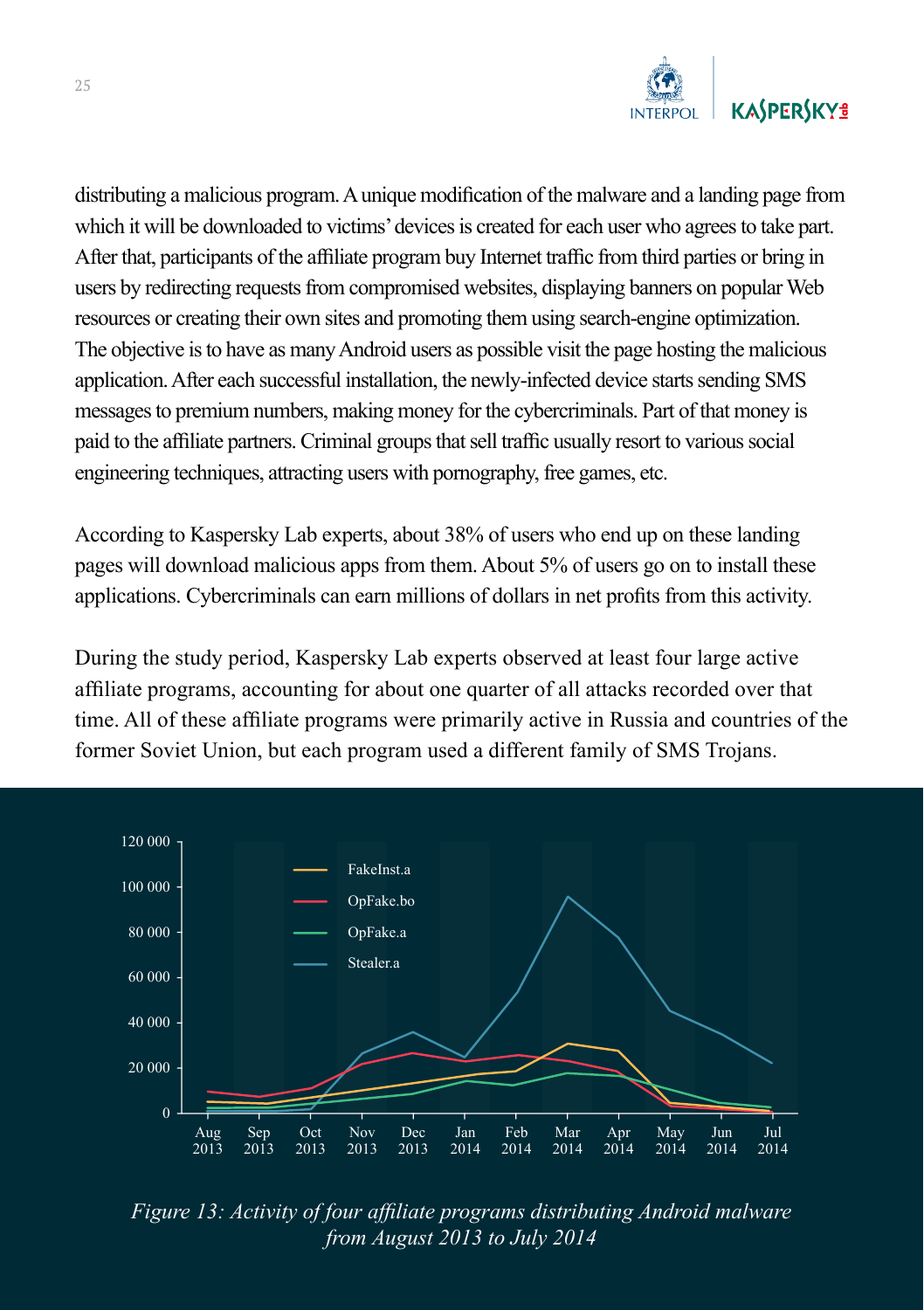

In the beginning of the period under consideration, there were three 'leaders' in this market: Fakeinst.am, Opfake.bo and Opfake.a, of which Opfake.bo was the most active and successful. However, the situation changed radically in October 2013 with the appearance of a new player – Stealer.a. It was different from competing malware in that it had more extensive functionality and spread very actively. By November 2013 it was the most frequently detected affiliate program and remained at the top throughout the rest of the research period.

#### 2014: bad news for malicious affiliate programs

The abovementioned attacks conducted using SMS Trojans were different from typical malicious campaigns targeting PCs in one important respect. Legitimate legal entities, mostly registered in Russia, were involved in distributing Android Trojans and profited from the consequences of infecting smartphones. The business model of affiliate programs that distribute applications and premium content is not illegal, but there is indirect evidence that the companies behind some of the affiliate programs described above worked with cybercriminals as well as those who distribute legitimate content and apps.

This situation continued for a long time, because neither the heavy penalties issued by mobile-phone operators for mounting fraud campaigns nor criminal liability for distributing malware managed to stop cybercriminals or the organizations that worked with them. However, everything changed in early 2014: shortly before changes in legislation aiming, among other things, to curtail SMS fraud came into effect, mobile-phone operators adopted an Advice of Charge (AoC) mechanism. Every time a customer (or an SMS Trojan) attempts to send a message to a premium number, the operator notifies the customer how much the service will cost and requests additional confirmation from the user.

Early in the year the mechanism was applied to selected types of premium SMS services and as of May 1, 2014 a new law made it obligatory for mobile-phone operators to notify their customers of any attempts to start any mobile subscription. This coincided with a radical fall in the number of attacks involving SMS Trojans.

The major surge in the number of attacks, particularly those involving Stealer.a, could have been an attempt to make as much money as possible before AoC was universally adopted.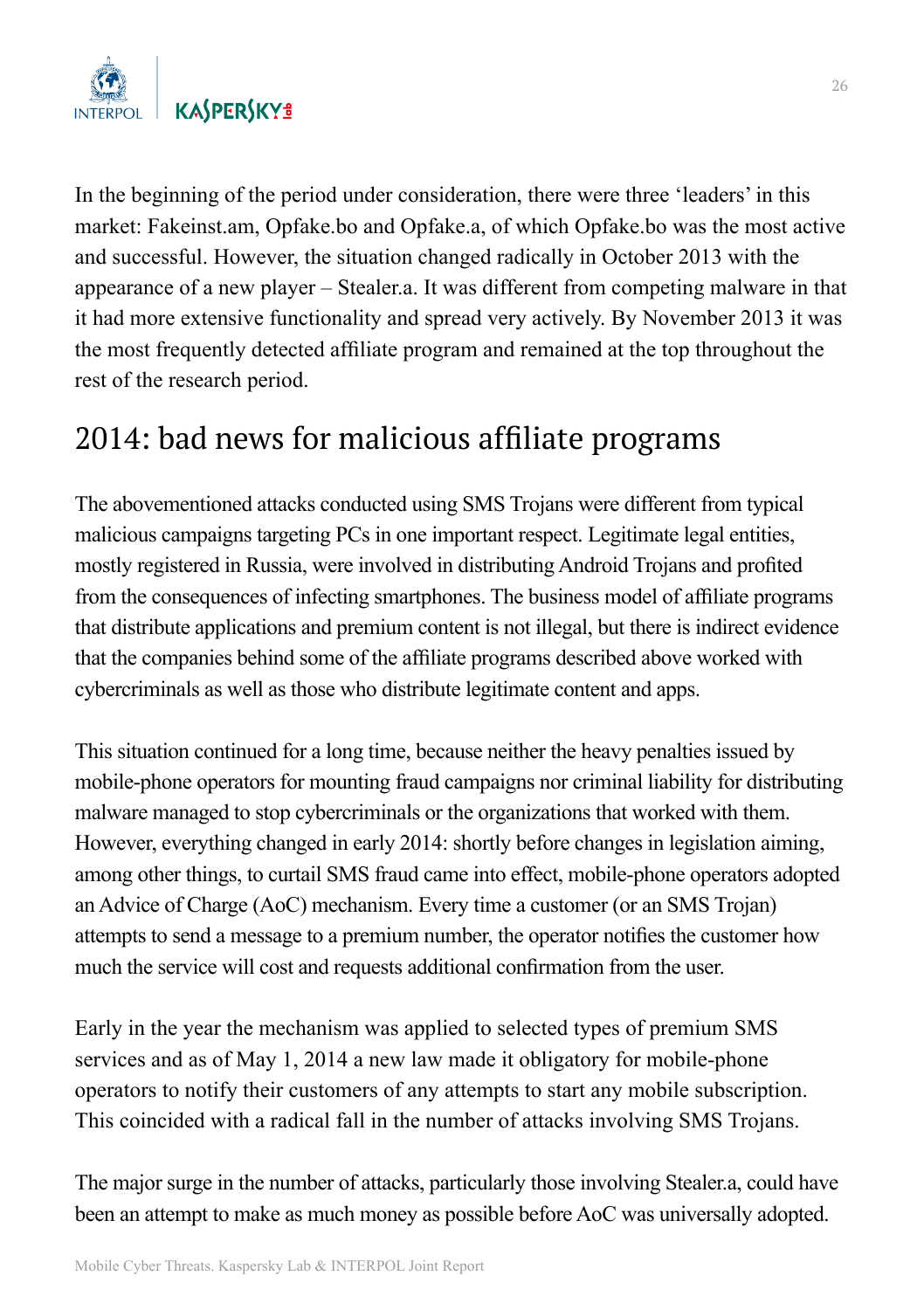

Kaspersky Lab experts observed that in spring 2014 the three affiliate programs which distributed Fakeinst.am, Opfake.bo and Opfake.a stopped active operation. Kaspersky Lab experts have no reason to believe that the three affiliate programs have run out of steam completely, but they lack their earlier vigor and the reduced number of attacks involving SMS Trojans is a good, albeit indirect, indication of this.

The most active program of the four – the one distributing Stealer.  $a$  – has also lost a lot of ground in terms of the number of attacks, but users often still come across versions of this malicious app.

Curiously, although all these affiliate programs were set up and maintained by Russianspeaking cybercriminals and their scams mostly targeted users from Russia and the former Soviet Union, parts of Europe saw fewer attacks involving SMS Trojans in spring, too.



*Figure 14: Changes in the number of attacks involving Trojan-SMS in European countries where Kaspersky Lab products detected this type of malware from April to June 2014*

The diagram above shows data about attacks involving Trojan-SMS in the European countries in the Top 10 for attacks using Trojan-SMS. The diagram shows that four of the five countries which ranked among those attacked most often have seen the number of attacks fall.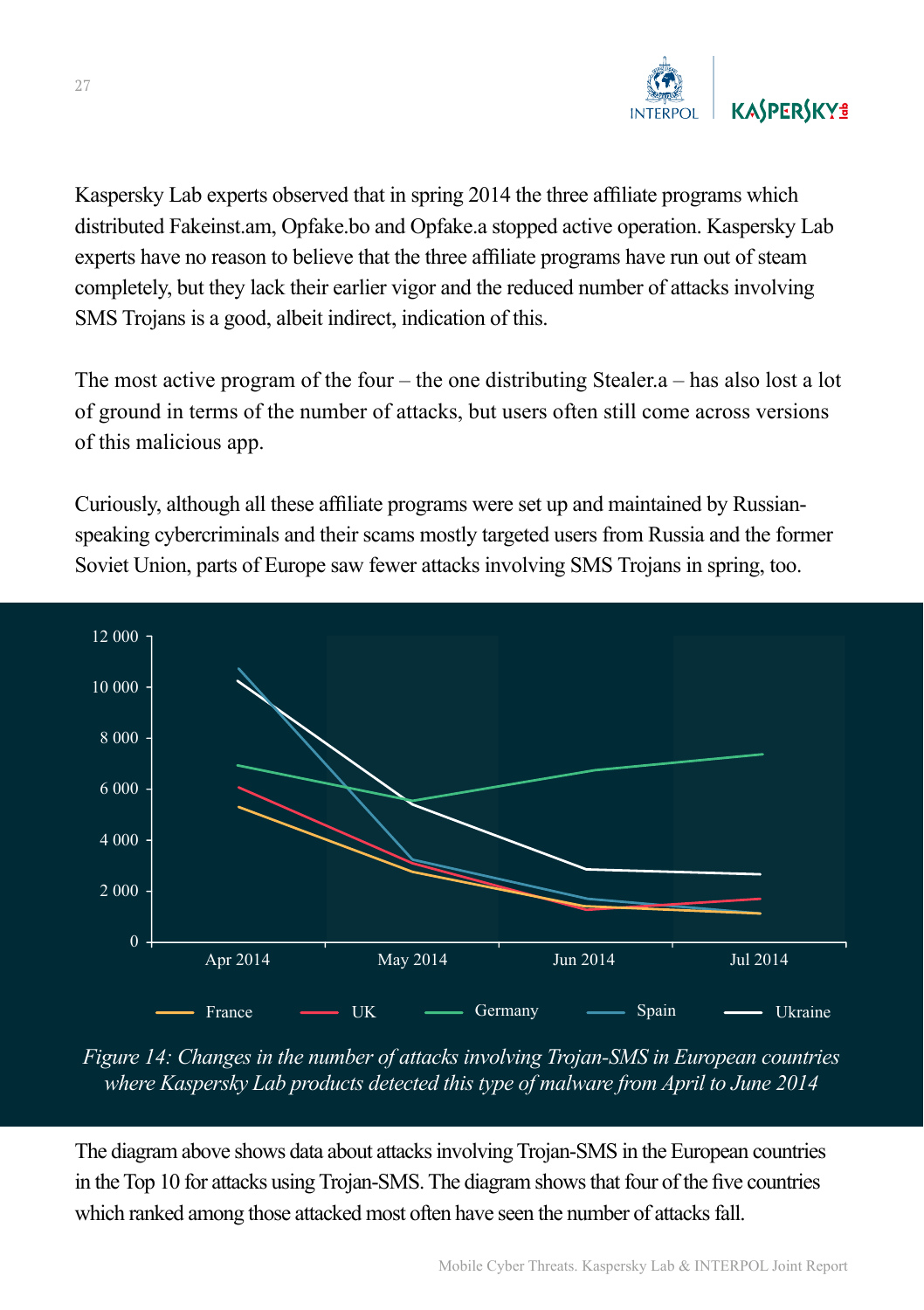



*Figure 15: Attacks involving Agent family Trojans from August 2013 to July 2014*

Towards the end of the period there was also a slight growth in the number of attacks in Germany by Agent.ao malware, which was distributed by an affiliate program primarily targeting that country. All other affiliate programs which had been active in Europe and Asia were noticeably less active.

In other words, the number of attacks was falling almost everywhere in the post-Soviet space, in Europe and in Asia.

This may be due to two reasons. First, cybercriminals wind down their activity during the vacation season, which begins in spring. Additionally, the Russian legislative developments described above may also have contributed to the decline. Kaspersky Lab experts have frequently observed that Russian-speaking developers of Android malware have global ambitions and adapt their malware, including Trojan-SMS, to attack markets where languages other than Russian are spoken. However, the number of detections recorded outside the post-Soviet space has always been significantly smaller than in Russia and its neighbors – in other words, it is unlikely that most distant targets brought much money to the owners of affiliate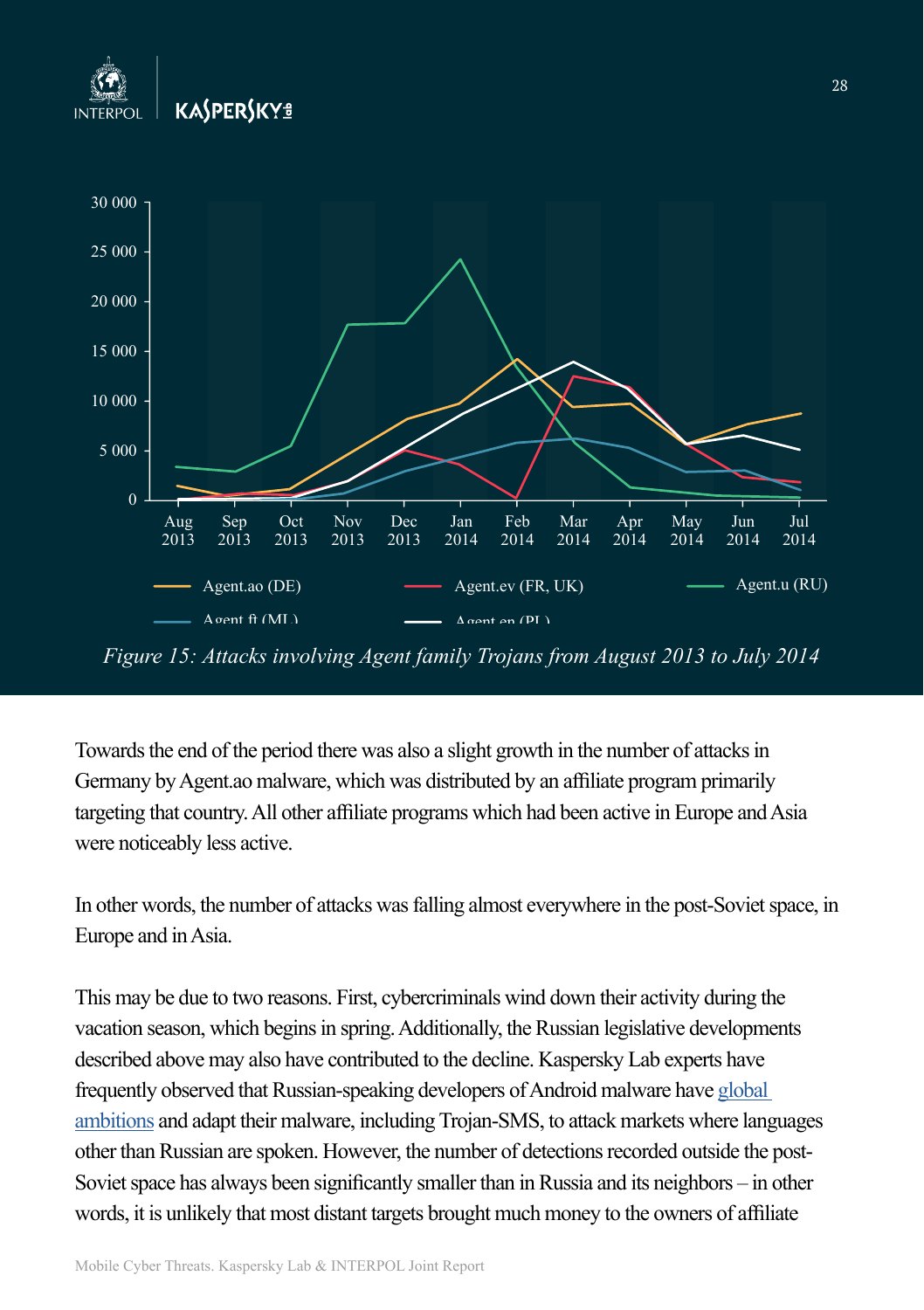

programs based in Russia. So when the main 'players' in a Russian segment of Android malware wound down their activity, this naturally resulted in the closure of their foreign 'projects'.

Admittedly, Kaspersky Lab experts do not have the solid evidence needed to confirm this theory, though if it is it would be an example of how anti-fraud measures in one country can have a beneficial effect – albeit a small one – elsewhere in the world.

#### Mobile banking Trojans: dangerous trends

A total of 67,500 attacks involving Trojan-Banker malware against 37.7 thousand users were recorded in the analysis period. Trojan-Banker is a type of malware designed to steal online banking credentials. The total number of banking Trojans targeting mobile devices grew from 423 in August of 2013 to 5,967 in July 2014. That is a **more than 14-fold increase!**



*Figure 16: Changes in the number of attacks and users attacked by Trojan-Banker malware from August 2013 to July 2014.*

However, even though there were more malware variants, the decline in the use of Trojan-SMS malware also affected Trojan-Bankers. This was primarily because one of the banking Trojans was distributed using the same affiliate networks as Trojan-SMS malware.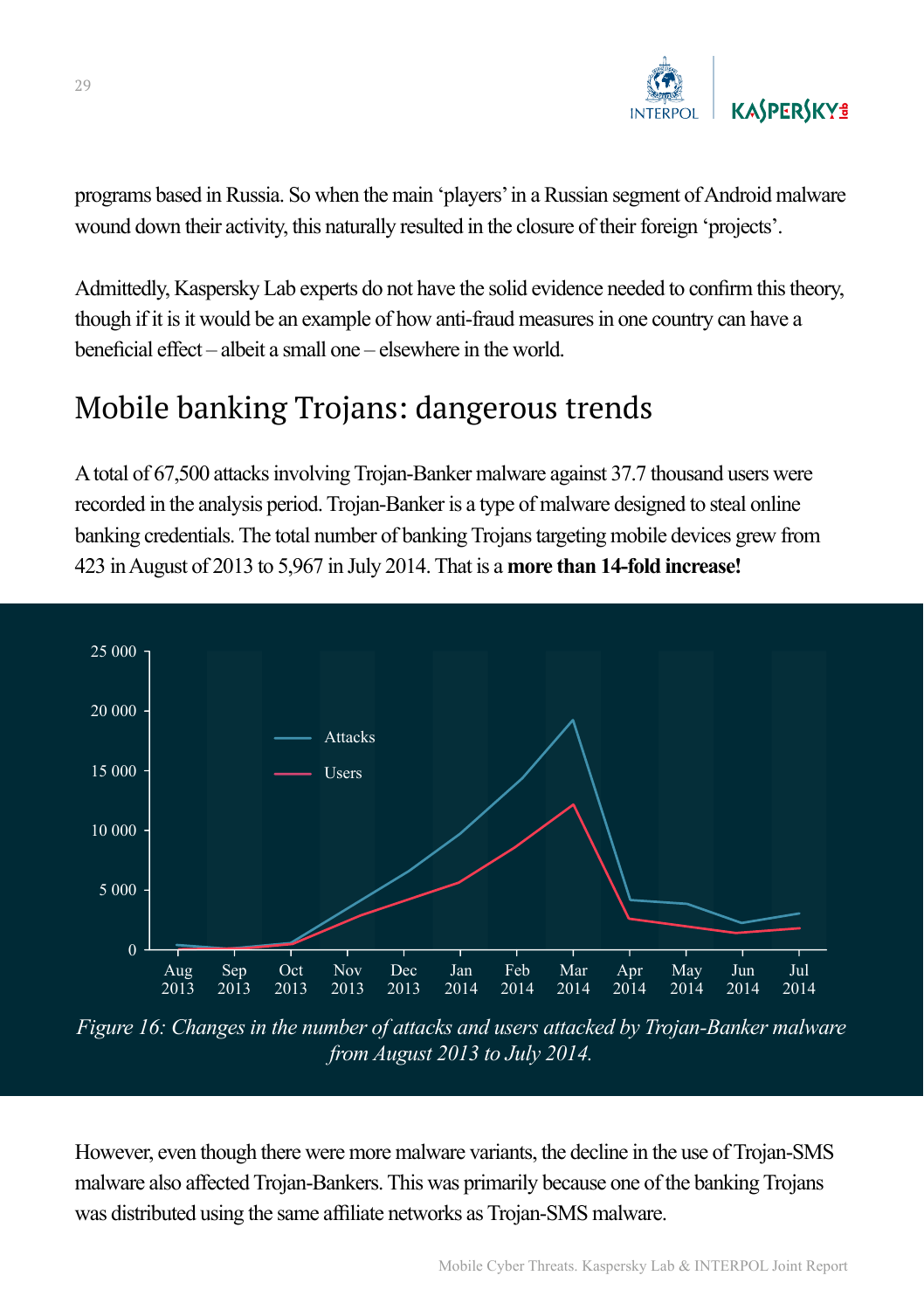



*Figure 17: Geographical distribution of users affected by Trojan-Banker on Android from August 2013 to July 2014.*

The overall downward trend was sparked by the Faketoken Trojan-Banker, which could steal one-time passwords sent to confirm bank transactions and operated in conjunction with 'desktop' banking Trojans.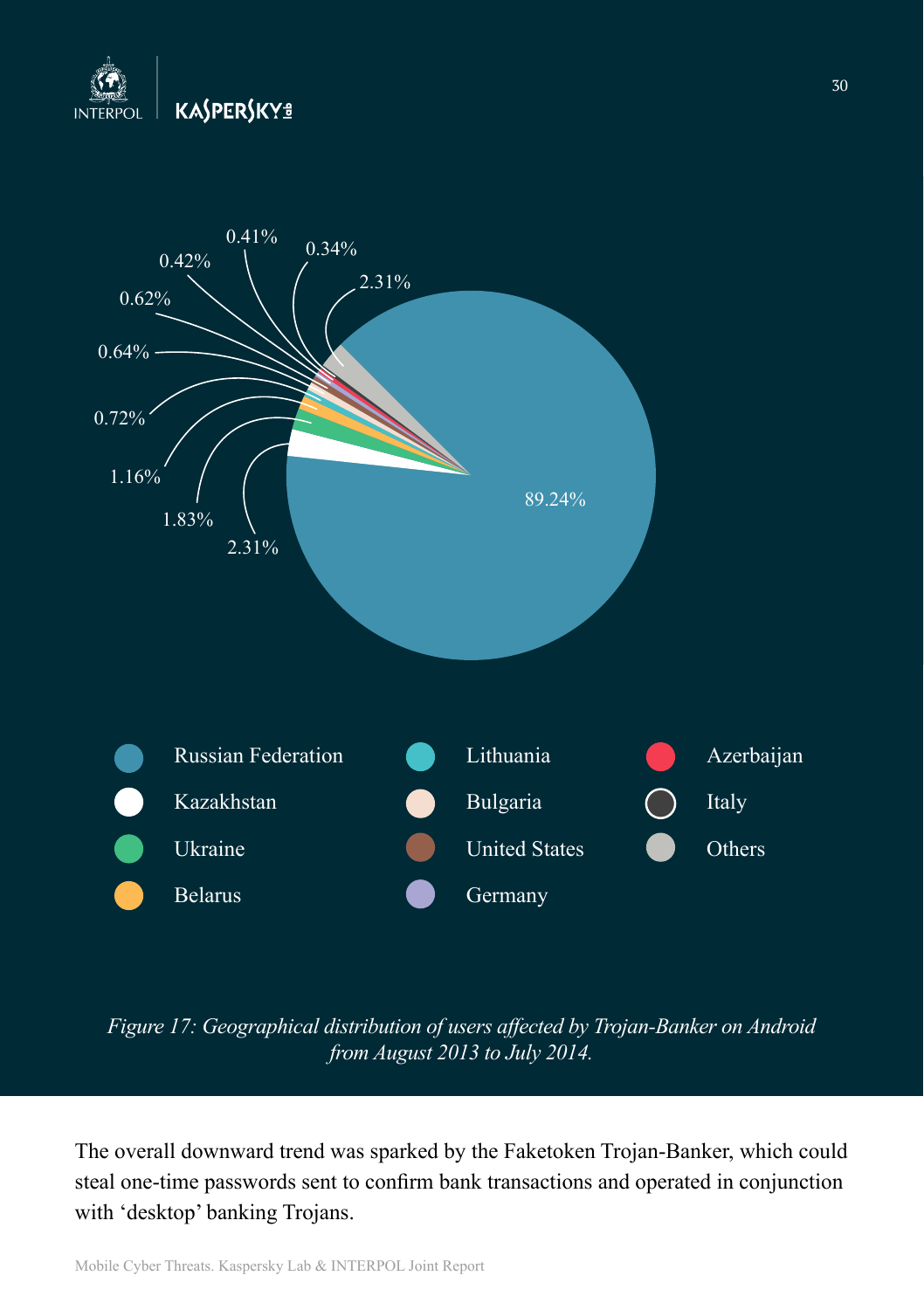

*Figure 18: Attacks involving Faketoken, compared to all attacks involving mobile banking Trojans from August 2013 to July 2014*

As the diagram above shows, from August to March Faketoken was virtually the only widespread mobile banking Trojan. However Faketoken was distributed by one of the affiliate networks that wound down in April 2014 and from that time it too began to dwindle. Subsequently the overall number of mobile banker detections remained at a higher level than Faketoken and showed a small increase in overall attack numbers.

This rising trend was led by two other programs targeting online banking users – Svpeng and Marcher.

Mobile Cyber Threats. Kaspersky Lab & INTERPOL Joint Report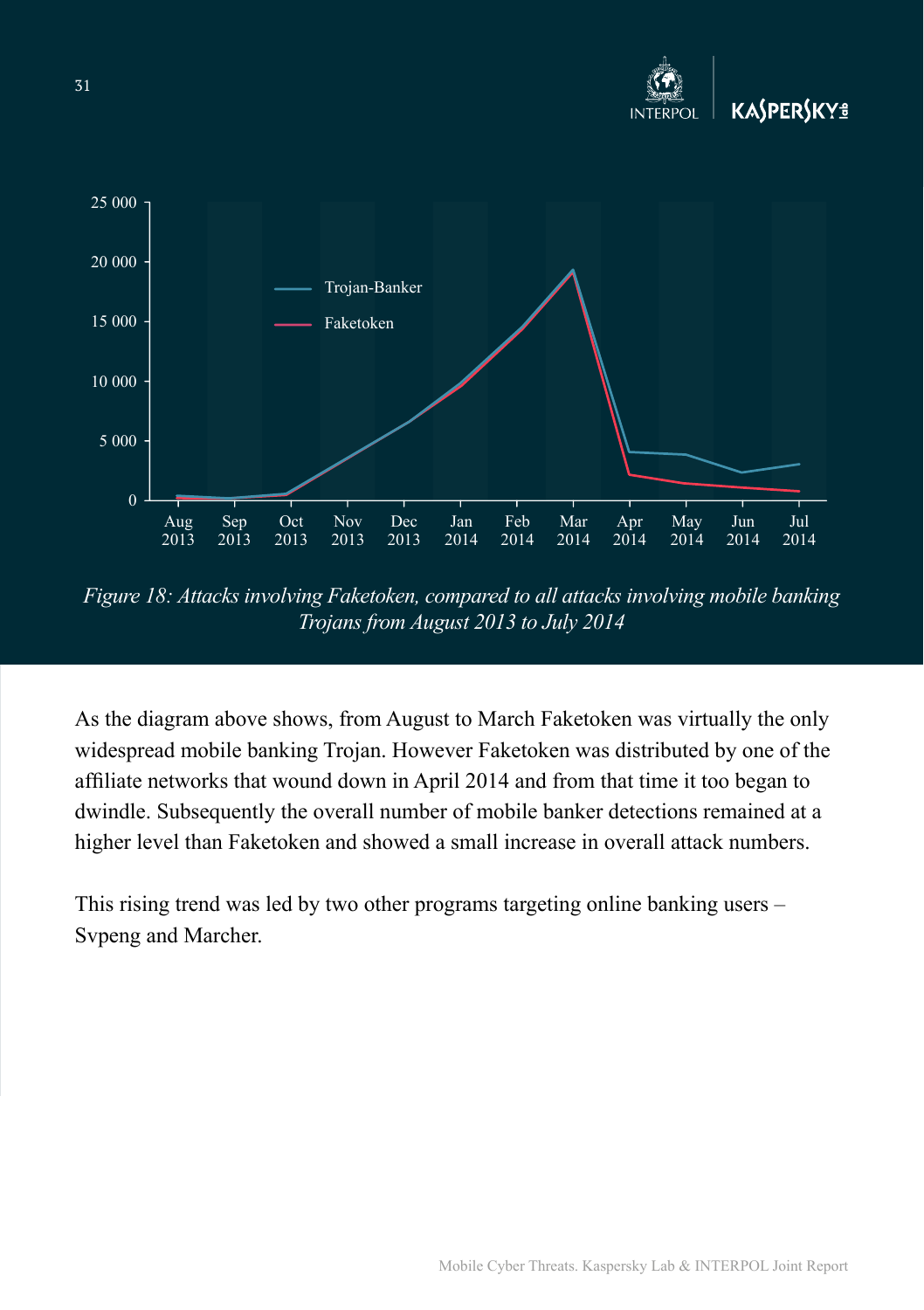



*Figure 19: Changes in the number of attacks involving Marcher and Svpeng banking Trojans from March to July 2014*

As the diagram shows, the number of attacks involving Svpeng fell from late May to late June; however, in June Kaspersky Lab experts discovered a new Svpeng variant. Previously it was a mostly 'Russian-speaking' and exclusively 'banking' Trojan, but in its new variant Svpeng acquired ransomware Trojan functionality. It displayed messages saying the phone was blocked and demanding several hundred dollars to unblock it. Analysis of the content used by the malware has demonstrated that US users were its main targets.

As for Marcher, at first glance it seems to be just one more 'Russian' banking Trojan –98.84% of users affected by it live in Russia. However, when Kaspersky Lab experts analyzed the Trojan's code they found that the objectives pursued by the Trojan are not quite so obvious.

After infecting a device, the malware tracks the launch of just two apps. If the user starts Google Play, Marcher displays a false window requesting credit card data.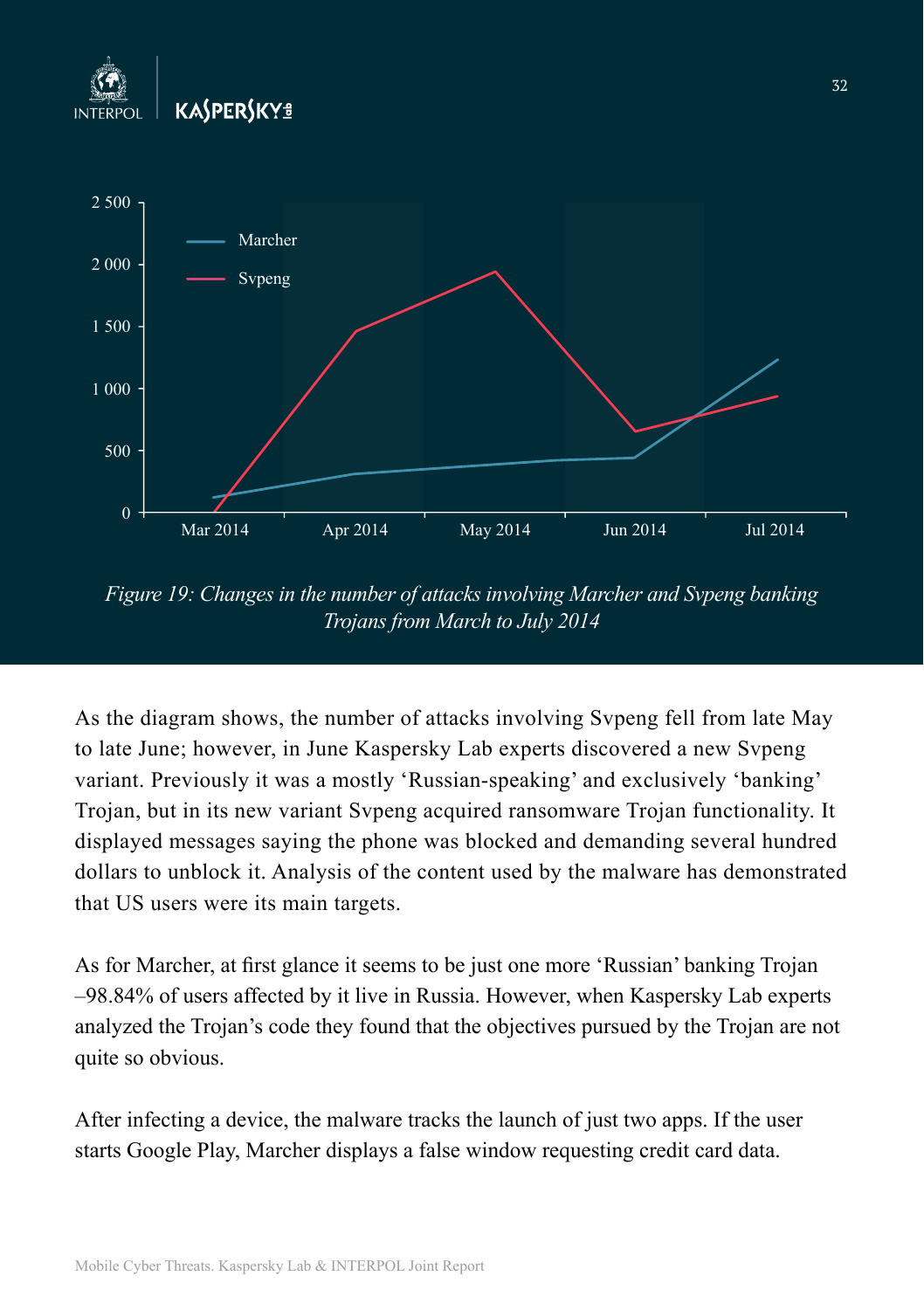

Initially, Marcher was only able to attack Google Play users, but in March 2014 Kaspersky Lab experts discovered a variant that targeted the mobile client of a large German bank's online banking system. If the user launches the bank's mobile banking client, another fake window displays fields for user credentials for the online banking system.

Although so far users of Kaspersky Lab mobile products in Germany have not encountered this threat, this situation may change in the future. Kaspersky Lab experts will track the evolution of this and other dangerous Android threats.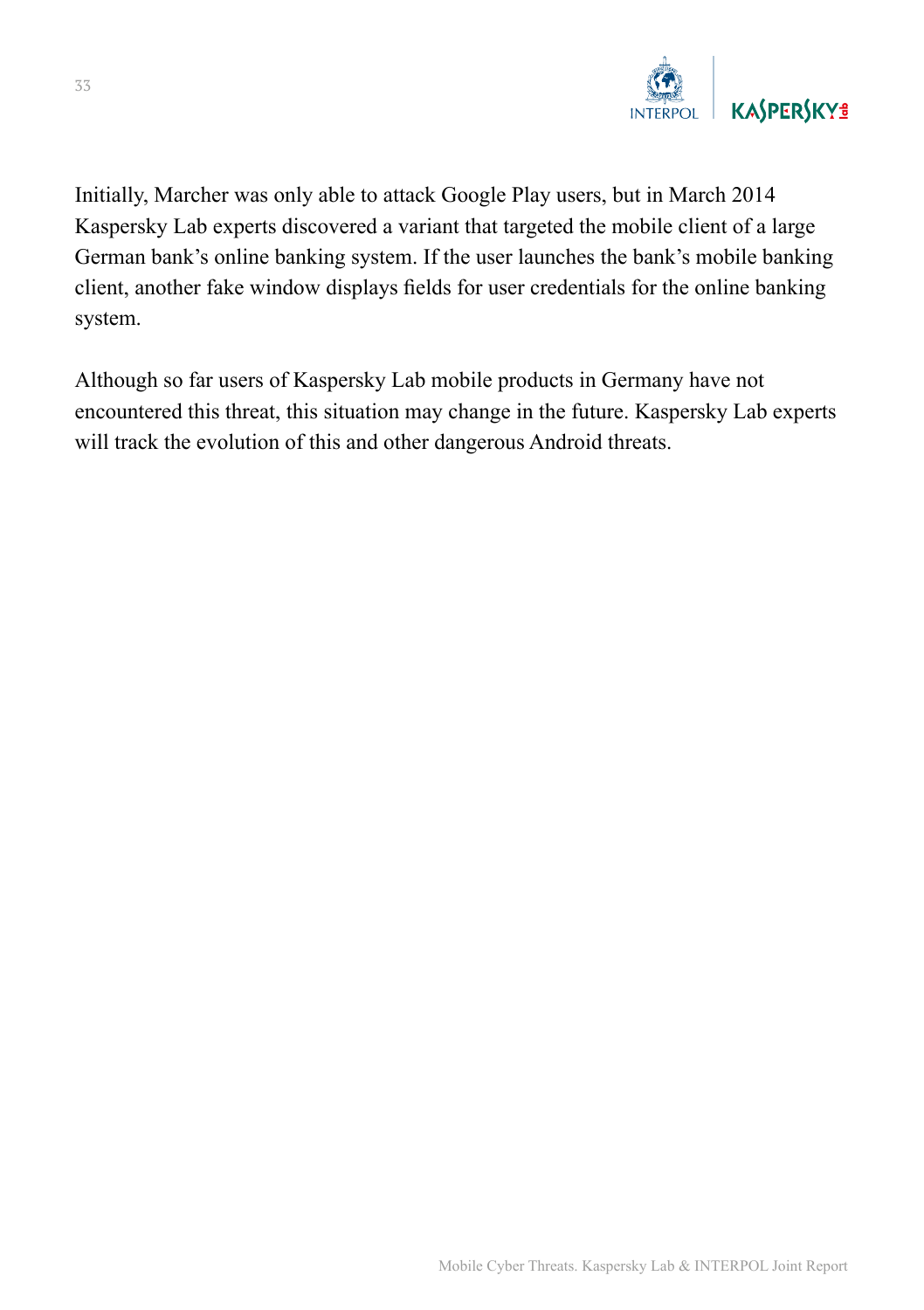

## Other Threats: Bitcoin Miners and Ransomware

#### Bitcoin Mining Malware on Mobile – notable mention

In April 2014, Google Play removed a new category of malware applications that were directly aiming at mining crypto-currencies. "BadLepricon" malware, one of the first to be detected was masquerading as a fully operational live wallpaper application. Infected mobile devices were overheating once the hidden process of crypto-mining currencies was triggered. Even though the processing power of a single mobile device was quite minimal and not really an effective miner, it is estimated that a massive infection of devices could contribute to big profits for the actors managing the malware.

There have been further reports and detections from the Anti-Virus community, some of which indicated that similar malware applications were released on the Google Play market and had over one million downloads, raising serious questions on the profitability of that model. Even though the malware does not target personal information, this type of malware still falls in the category of unauthorized access to a personal device, which makes it illegal to use an individual's machine without the owner's prior consent. It is expected that further variants of crypto-mining malware will emerge in the coming months, possibly focusing on mining alteoins or the family of clonecoins, which are easier to mine than bitcoins at this stage.

#### Cryptoransomware finds its way to Android

Cryptoransomware refers to a class of malware that infects a machine then encrypts targeted files with specific extensions and demands payment before providing the key to decrypt the files. Cryptoransomware found its way to Android OS in 2014 after gaining a reputation as a growing problem for Internet security companies and law enforcement in general.

Simplelocker A, a piece of cryptoransomware tailored for Android, was the focus of research by INTERPOL. This variant uses AES-256 to encrypt the data within specific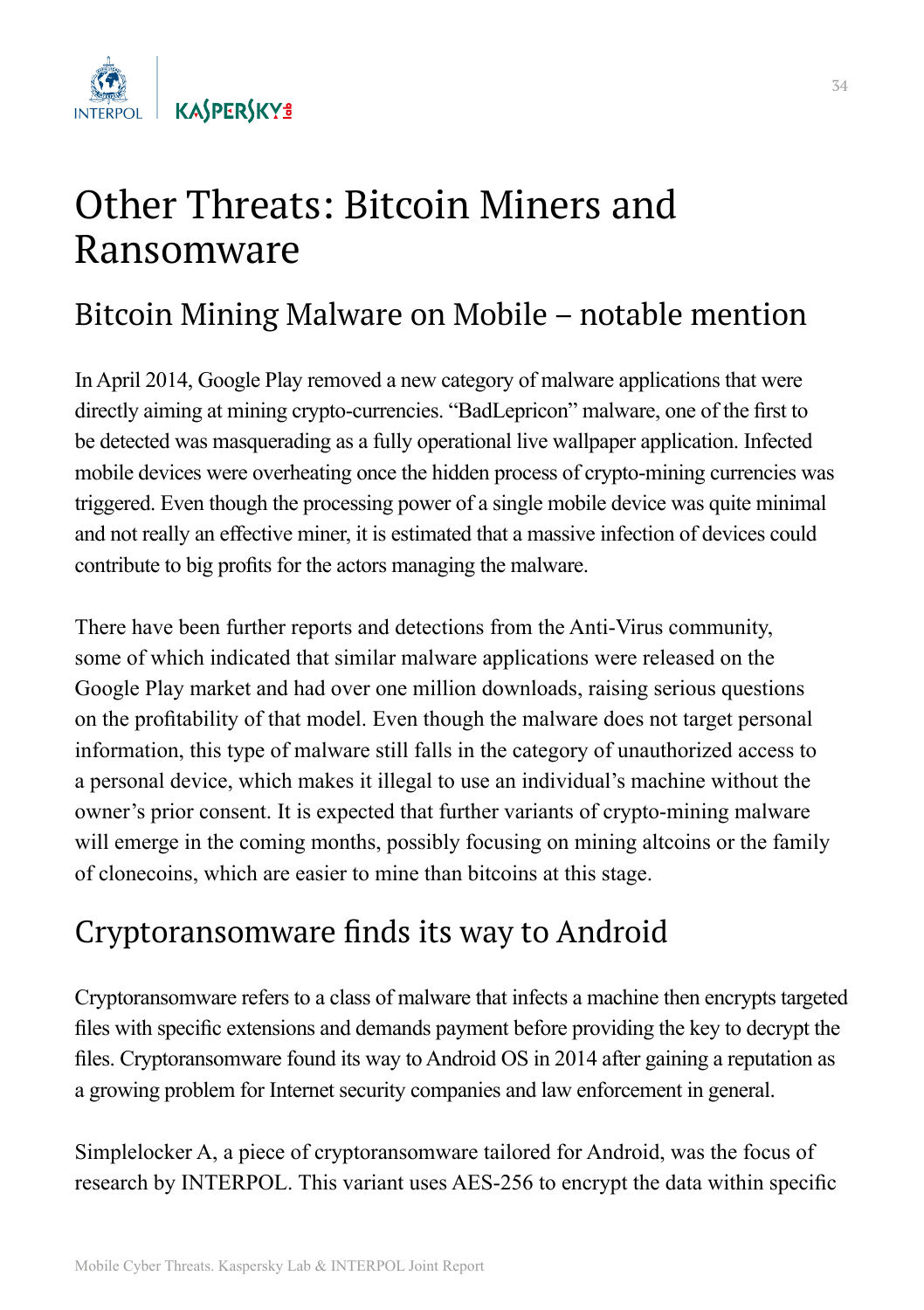

file extensions hosted on the SD card of a mobile device, making it impossible to access the files. More interestingly, the malware itself communicates with its C&C servers by routing to an onion on the Tor Network for further anonymity. Simplelocker.A has been mainly targeting Russian speaking countries. However, security experts believe that it is only a proof of concept with a far more developed, mature and complicated version expected to surface soon in Google Play.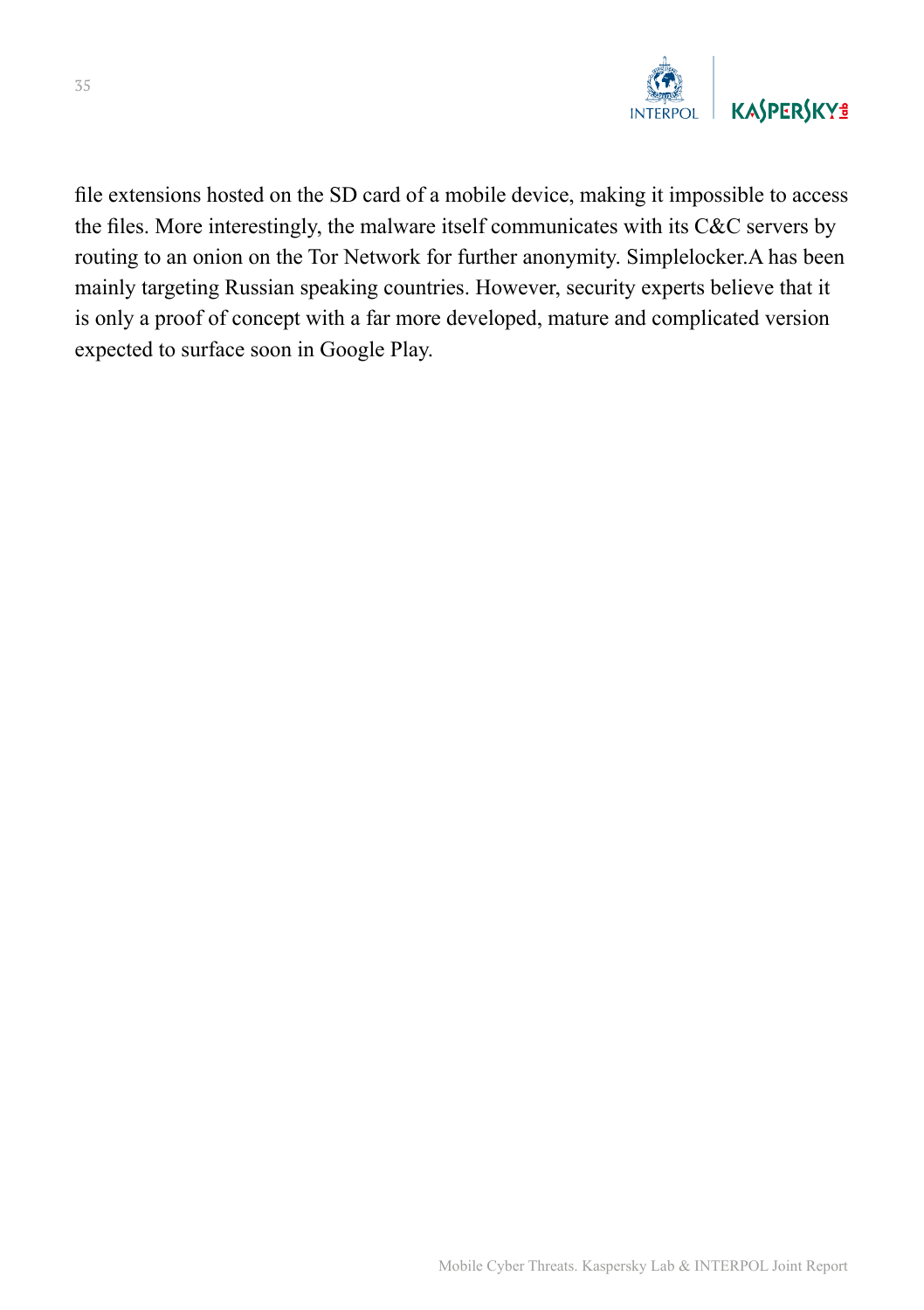

# Conclusions and Recommendations

The data analyzed in this study shows that mobile cybercrime is an extremely widespread phenomenon across the globe. It's important to remember that the study only reflects data on users protected against mobile malware and can only give a general idea of the extent to which different threats are widespread and dangerous.

One thing that is certain is that the number of threats is growing and the damage that can be caused by them, potentially, runs to millions of dollars.

Another conclusion is that the cybercriminals involved in distributing malware which targets mobile device users commit their crimes outside the borders of the countries where they live.

It is obvious that the problem needs to be addressed by IT security experts and law enforcement agencies in the countries where the perpetrators presumably reside, not only in those countries where their crimes are perpetrated. Security solutions can simply block the threats on user devices, but the criminals will simply find other victims who are not so well protected. The only thing that can stop them is the involvement of law enforcement organizations.

To avoid falling victim to cybercriminals involved in distributing mobile malware, Kaspersky Lab and INTERPOL experts recommend the following security measures:

#### For individual users:

- Protect your Android devices with secure passwords to prevent attackers from accessing personal data by stealing your device and brute-forcing the password.
- Unblocking the option that enables apps from third-party sources to be installed on the device is not a good idea. As a rule, Google Play, which is the main distribution channel for Android apps, carefully verifies the software it distributes. Even if you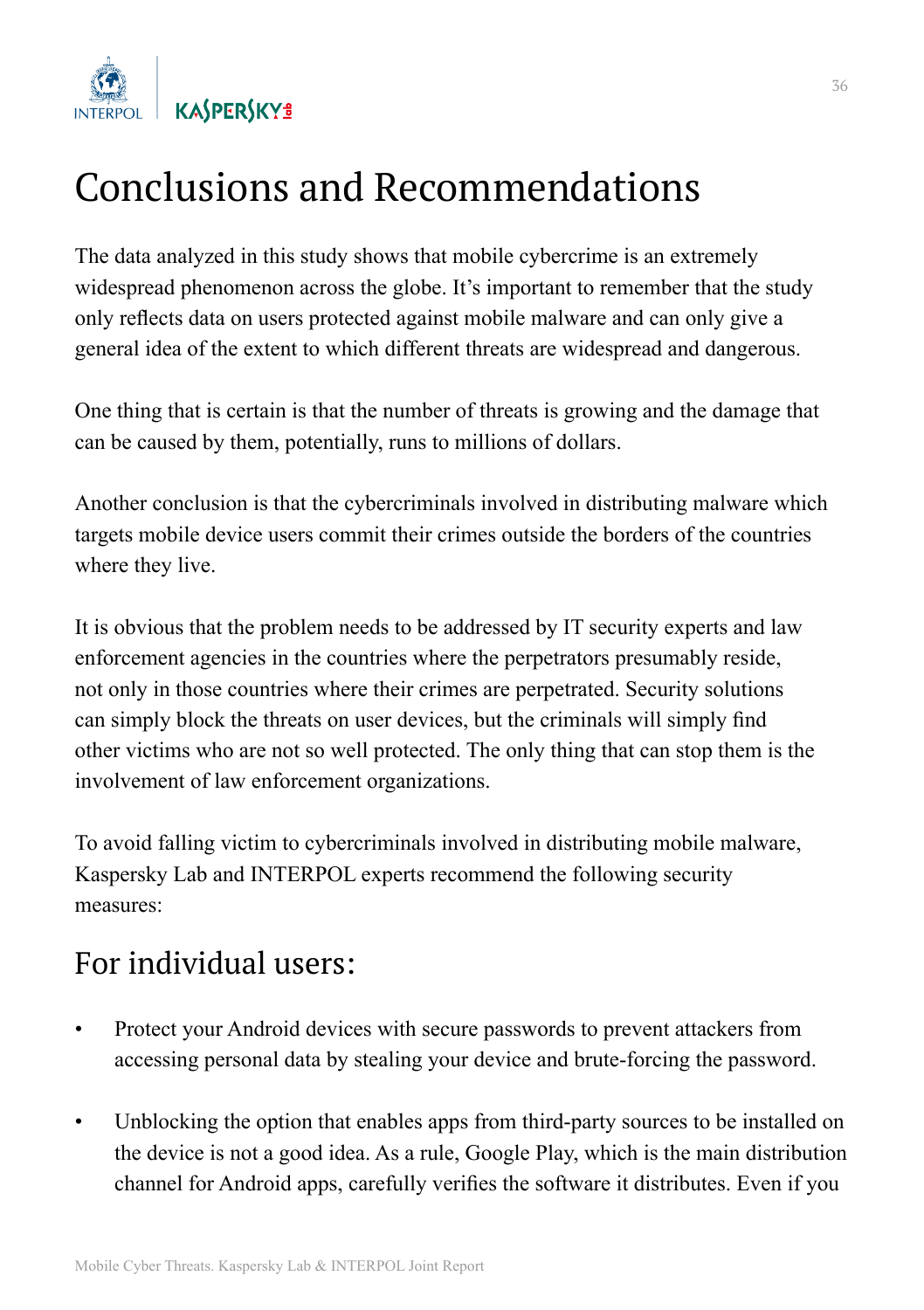

need to use a third-party application for some reason, be sure to block this option again after installing the app.

- Antivirus software developers often create applications designed to test devices for unclosed vulnerabilities. Such applications are regularly updated to include data on newly-discovered vulnerabilities. We recommend using these apps once in a while.
- Use a security solution on your device and make sure it scans files as they are downloaded and protects the device from other types of Internet attacks. Although Android malware has not so far been as widespread as malicious software targeting PCs this thought is unlikely to comfort you if you fall victim to mobile malware.
- When conducting banking transactions, be sure to use two-factor authentication. Ideally, temporary codes used to access your bank account should be sent to a different phone from the one from which you connect to online banking. Using simple devices with no smartphone features for this purpose is recommended, since this minimizes the chances of these devices being infected with a banking Trojan. And, generally, it is a good idea to use two-factor authentication wherever possible.
- You should use encryption if you have any valuable information (financial, personal or work-related) on your device. Then, even if your device is stolen, the attackers won't be able to access your data.
- If you believe that you may have fallen victim to or witnessed a cybercrime, do not hesitate to contact law enforcement as soon as possible. In most countries, creating and distributing malware or stealing personal information is a crime that is investigated by dedicated law enforcement agencies.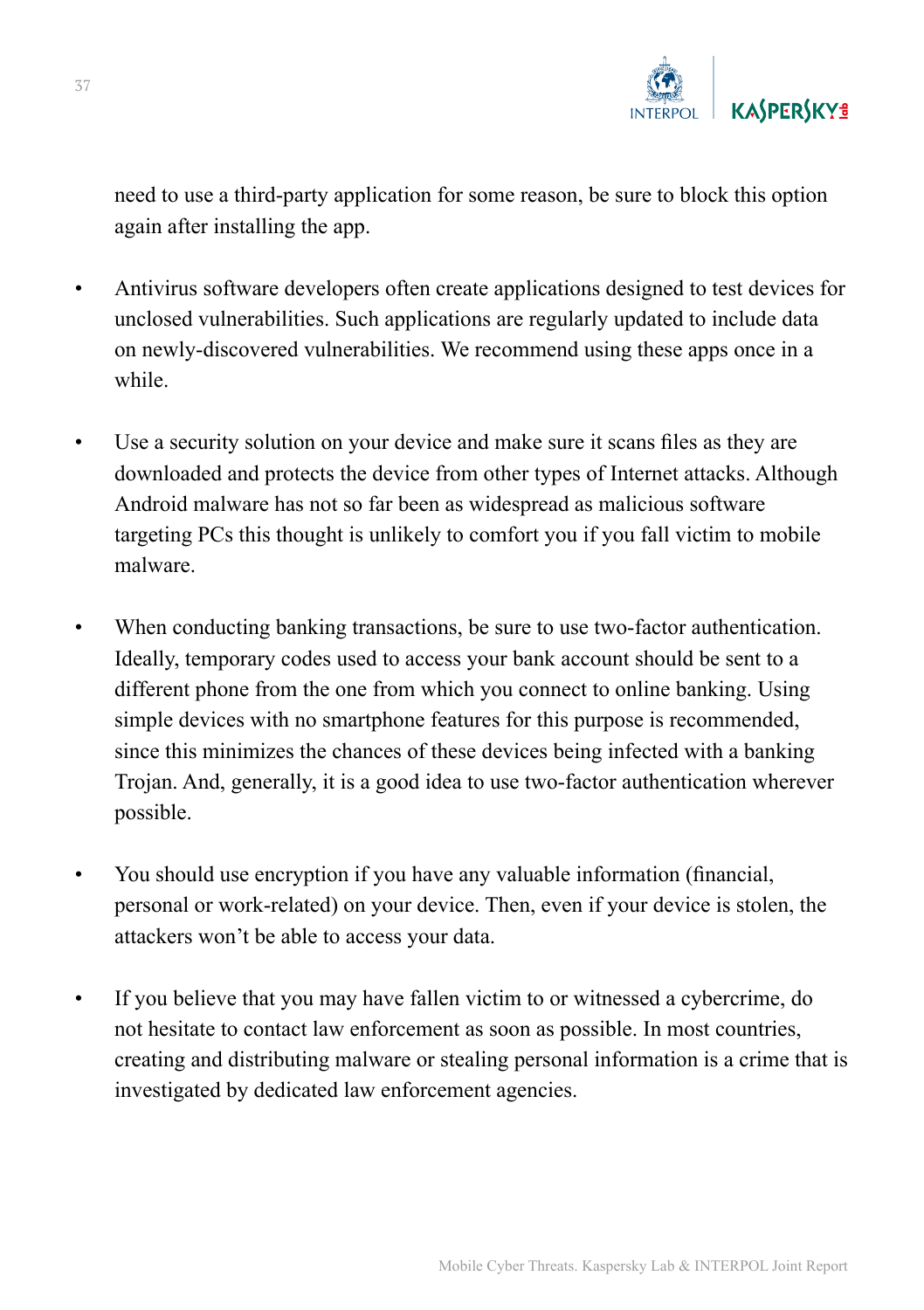

#### For corporations:

- The Bring Your Own Device approach, which allows employees to use their personal devices for work, can expose your company to virtually all 'consumer' IT security risks: sensitive corporate data stored on an employee's personal phone could be a valuable find for cybercriminals. A security solution with Mobile Device Management capabilities, including encryption and remotely wiping data from smartphones, will help you to keep your sensitive business-related information secure.
- If your employees are not aware of simple IT security rules, this is likely to cause security incidents. This is why, in an environment where nearly all the employees have Internet-enabled devices, training people to handle their mobile devices appropriately will be a worthwhile investment.

Be sure to contact law enforcement and expert organizations in the event of an IT security incident. Many companies keep information about incidents secret for fear of reputational losses and do not initiate investigations into cybercriminal activities. However, a cybercriminal who escapes prosecution is free to come back and cause even greater damage in future.

#### For law enforcement and regulatory agencies

- There are many highly-qualified experts in digital forensics and malware analysis, whose participation in cybercrime investigations could speed up the process of collecting evidence and searching for suspects and make it more effective.
- Today, cybercriminals launch attacks against people in other countries without fear, taking advantage of the many jurisdictional issues that beset international multi-jurisdictional investigations. The more effectively cyber police forces of different countries work together, the harder it will be for cybercriminals to avoid liability.